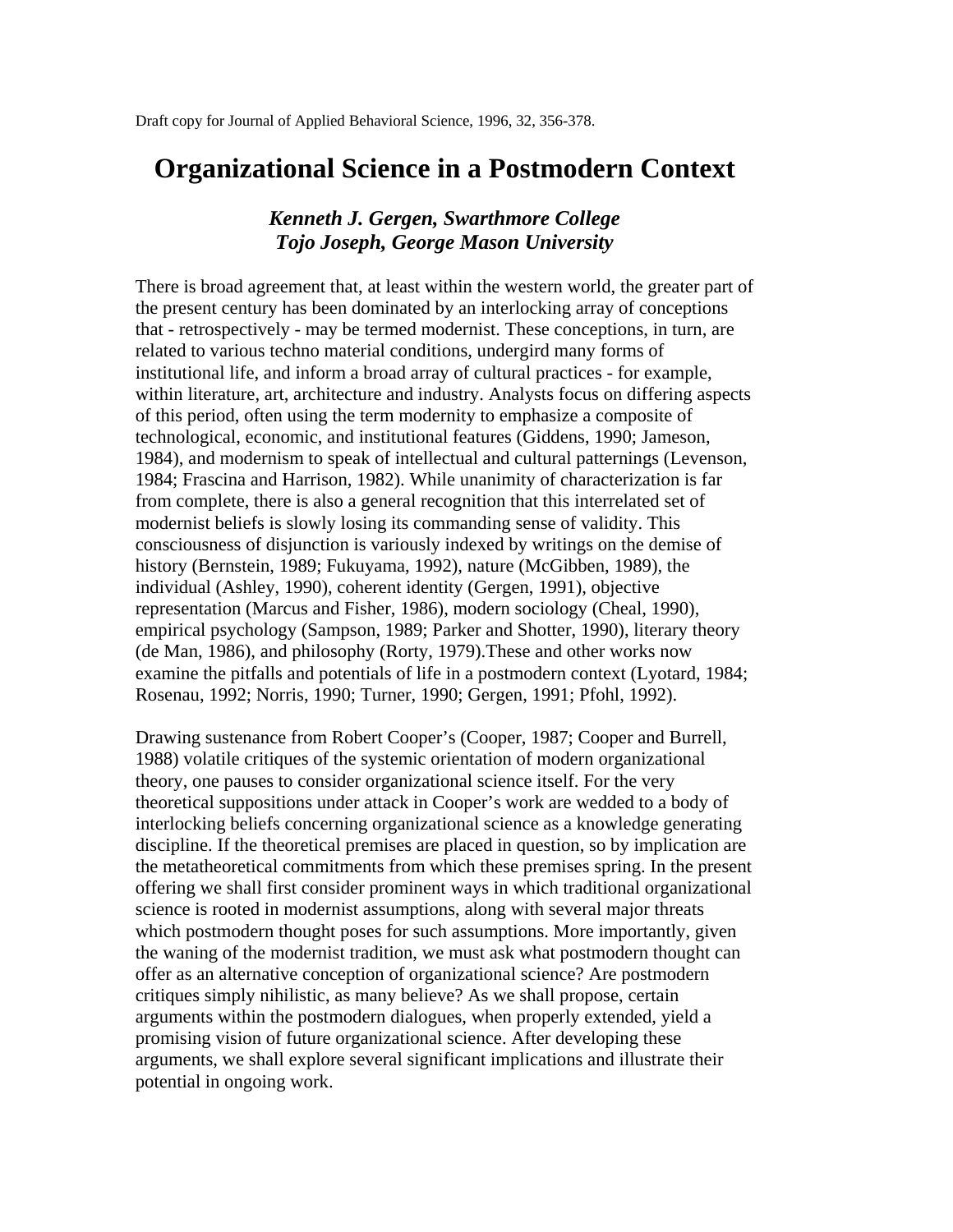## **MODERNISM AND THE FORMATION OF ORGANIZATIONAL SCIENCE**

To appreciate the emerging elements of postmodern thought, let us first isolate key presumptions underlying organizational science in the modernist frame. More broadly, this is to articulate a number of the constitutive beliefs which have defined the very character of organizational science - its major forms of research, theoretical commitments, and its practices within the workplace. In effect, the implications of these beliefs have been evidenced in virtually every corner of the discipline - from the classroom, to the research site, forms of publication, theoretical content, and the dispositions carried by specialists into organizations themselves. Although there is much to be said about science in modernist mold, we shall confine ourselves here to several presumptions of relevance to future developments:

## **The Rational Agent**

As most scholars agree, modernist thought in the present century has important roots in the Enlightenment (the rise from the "dark" or "medieval" ages), a period when the works of philosophers such as Descartes, Locke, and Kant were giving sophisticated voice to emerging conceptions of the individual and the cosmos. Although history has furnished many significant detours (for example, 19th century romanticism), Enlightenment assumptions have continued into the present century, fueled to new heights by various scientific and technological advances (attributed to Enlightenment presumptions), the growth of industry and prevalence of warfare (both of which increased society's dependency on science and technology), and various philosophic and cultural movements (e.g. logical positivism, modern architecture; modern music).

The Enlightenment was a historical watershed primarily owing to the dignity which it granted to individual rationality. Enlightenment thinkers assailed all forms of totalitarianism - royal and religious. As it was argued, within each individual lies a bounded and sacred principality, a domain governed by the individual's own capacities for careful observation and rational deliberation. It is only my thought itself, proposed Descartes, that provides a certain foundation for all else. It is this 18th century valorization of the individual mind that came to serve as the major rationalizing device for the 20th century beginnings of organizational science. The effects here are twofold: first, the individual mind of the worker/ employee/ manager becomes a preeminent object of study; and second, knowledge of the organization is considered a byproduct of the individual rationality of the scientific investigator. On the one hand, if individual rationality is the major source of human conduct, then to unlock its secrets is to gain provenance over the future wellbeing of the organization. At the same time it is the individual investigator, trained in systematic rational thought, who is best equipped to carry out such study.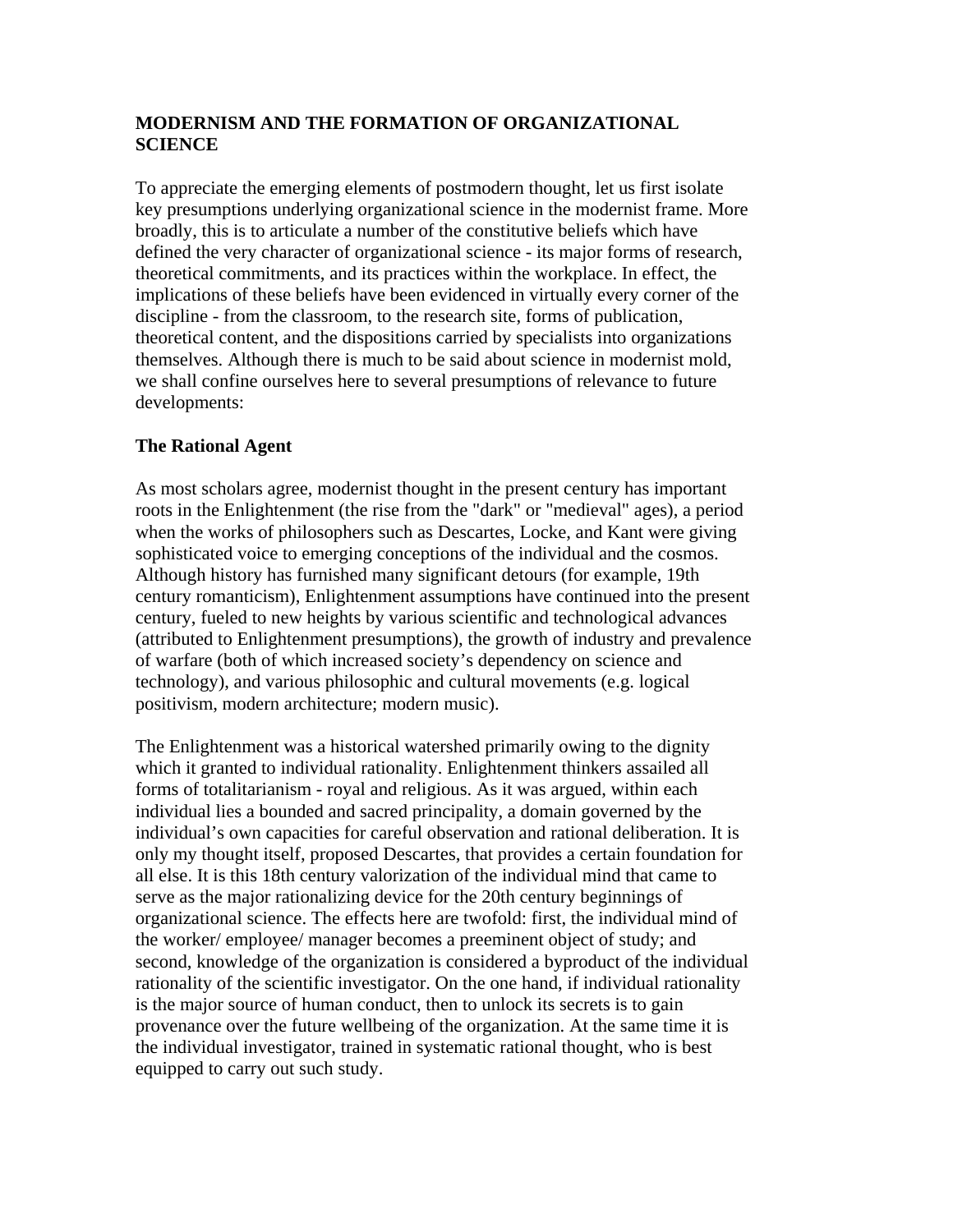More explicitly, these assumptions have been realized in the conceptions of the individual and the organization emerging from organizational study since virtually its inception. For many scholars (see, for example, Clark and Wilson, 1961; de Grazia 1960), Taylorism provided the modernist model of organizational life par excellence. On the one hand it viewed the individual worker as a quasi-rational agent who responds to various inputs (e.g. orders, incentives) in systematic ways. Thus, if the organizational researcher makes a rational assessment of inputs and their effects on time and motion, worker behavior can be reliably maximized. Although shorn of the dehumanizing qualities of early Taylorism, the general orientation gave rise to contemporary beliefs that management is a process of planning, organizing, coordinating, and controlling. Such beliefs continued to pervade organizational science theories and practices. For example, congenial to these beliefs are job enrichment, job rotation, job enlargement, job design (Hackman and Lawler (1971), and management by objectives (MBO) techniques extensively used during the 1960-70s. More recently, planning-programmingbudgeting systems (PPBS), and Total Quality Management (TQM) are often conceptualized as "input-devices" used to derive the greatest output from employees. Here the manager is typically assisted by consultants and strategic planners trained to make predictions based on the assumption of individual rationality. Managers create short and long term predictions of organizational performance based on the assumption that employees are rational beings who, in order to optimize their outcomes, will react to various inputs in reliable ways to produce goods and services.

Similarly, the belief in rational agency figures in the conception of the ideal manager. Contingency theories (Lawrence and Lorsch, 1967) reveal steps that the individual manager can take in order to create the optimal balance between the organization and environmental conditions. The field of strategic management similarly rests on the assumption of individual rationality (Thomson and Strickland, 1992). For example, Miles and Snow (1978) have identified four strategic styles of management; Child (1972) similarly proposed a theory of "strategic choice." Expectancy theory (Vroom, 1964), the path-goal theory of leadership (House, 1971), and goal setting theory (Locke, 1968) are also based on assumptions of individual rationality. The seminal work of Herbert Simon (1957) on "bounded rationality" - while recognizing limitations in the human capacity to process information - is premised on the assumption of individual "satisficing," implying that the search for rational alternatives ceases not with an optimal but a satisfying solution. Management education and training programs are similarly developed to furnish managers with managerial competencies crucial to producing superior performance (Boyzatis, 1982). Similarly, Lobel (1990) has proposed Global Leadership Competencies, individual modes of managerial activity that should have universal efficacy. In short, the prevailing assumption is that individuals are in charge of the organization, and that through the development of their rational capacities (to think, plan, discern, create, etc.) they can effectively direct or lead the organization.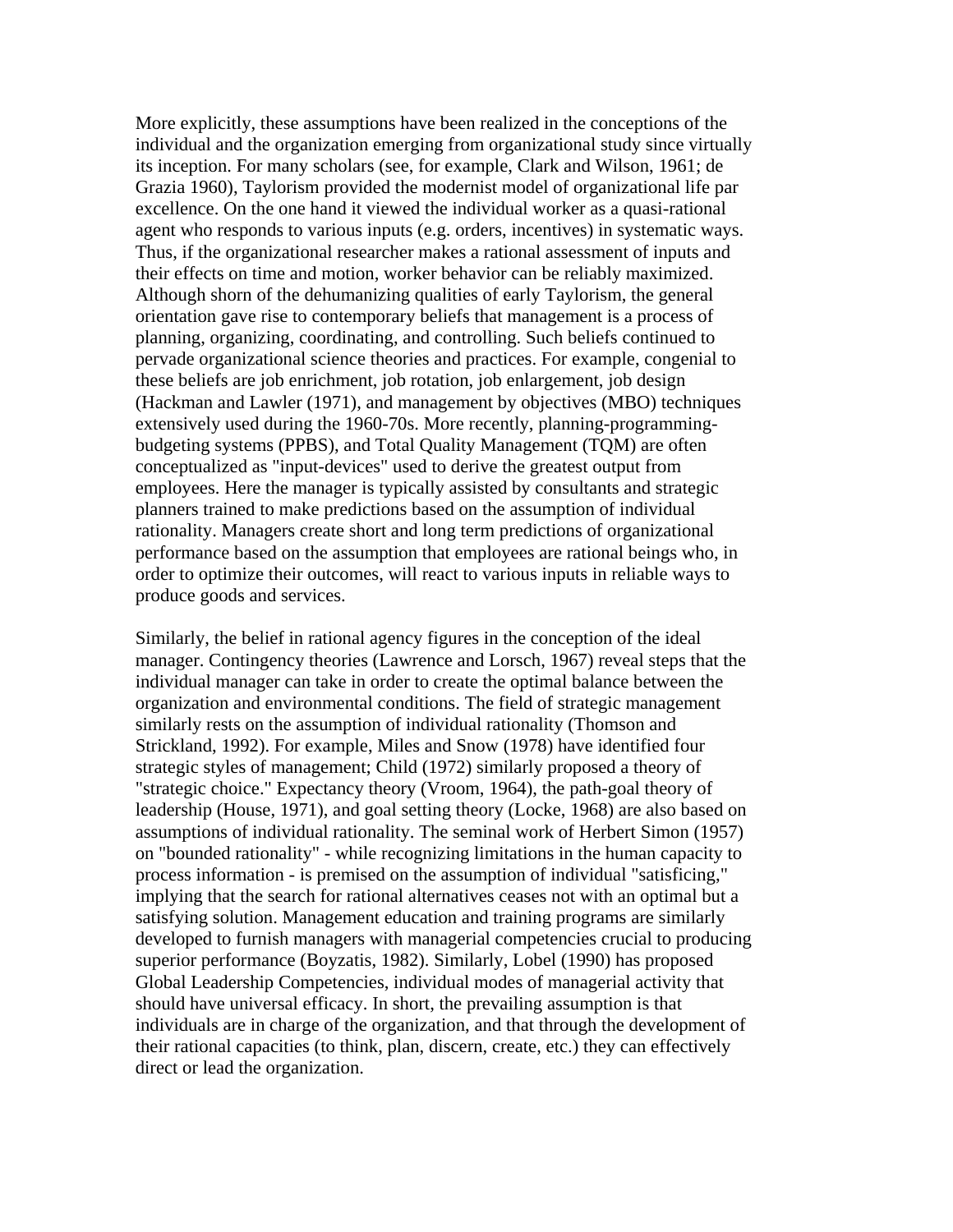In addition to informing the view of the individual worker and the function of the manager, the commitment to rational process has also shaped the contours of macro-organizational theories. It is this topic to which Cooper and Burrell (1988) have largely addressed themselves. As they point out, "The significance of the modern corporation lies precisely in its invention of the idea of performance, especially in its economizing mode, and then creating a reality out of the idea by ordering social relations according to the model of functional rationality." (p.96). They illustrate with the work of Bell (1974) and Luhmann (1976). Similarly, cybernetic and general systems conceptions - such as those championed by Boulding, Bertalanffy and Weiner - have directly contributed to the open systems perspectives of organizational theory. As Shafritz and Ott (1987) point out, the systems orientation is philosophically and methodologically tied to Taylorism.

Finally, the belief in rational agency undergirds the self-conception of the organizational scientist and the view of his/her role vis a vis the organization. At the foundational level one could argue that organizational theory is the quintessential outcome of rational thought, and this presumption grants to the professional theorist a degree of superiority. In the modernist Zeitgeist, it is the most rational voice that should prevail in the interminable contest of opinions. And it is this implicit claim to reason that has largely provided the justification for organizational consulting: the consultant, by traditional standards, is (or should be) one who - by virtue of scientific training - thinks more clearly, objectively, profoundly, or creatively than the layman, and is thus deserving of voice within the organization. This logic is amplified by a second modernist belief.

## **Systematic Empiricism**

In addition to the celebration of rationality, a second legacy of Enlightenment discourse is a strong emphasis on the powers of individual observation. It is reason, in combination with observation, that enables the individual's opinion to count on par with those of religious and royal lineage. This emphasis is played out most importantly in empiricist philosophy over the centuries, and surfaces most vigorously in the present century in forms of logical positivist or empiricist philosophy. For logical empiricists (see for example, Ayer, 1940), only those propositions linked unambiguously to observables are candidates for scientific consideration, and it was only the careful testing of scientific propositions that can lead to increments in knowledge. Within the behavioral sciences these views not only became central rationalizing devices - placing the behavioral sciences, as they did, on equal footing with chemistry and physics - they also stimulated enormous interest in research methodology and statistics.

It is within this soil that organizational science took initial root. The presumption was that there is a concrete organizational reality, an objective world, capable of empirical study. To illustrate, in the premier issue of the Journal of the Academy of Management, William Wolf (1958:14) proclaimed that, "We can describe an organization as a living thing; it has a concrete social environment, a formal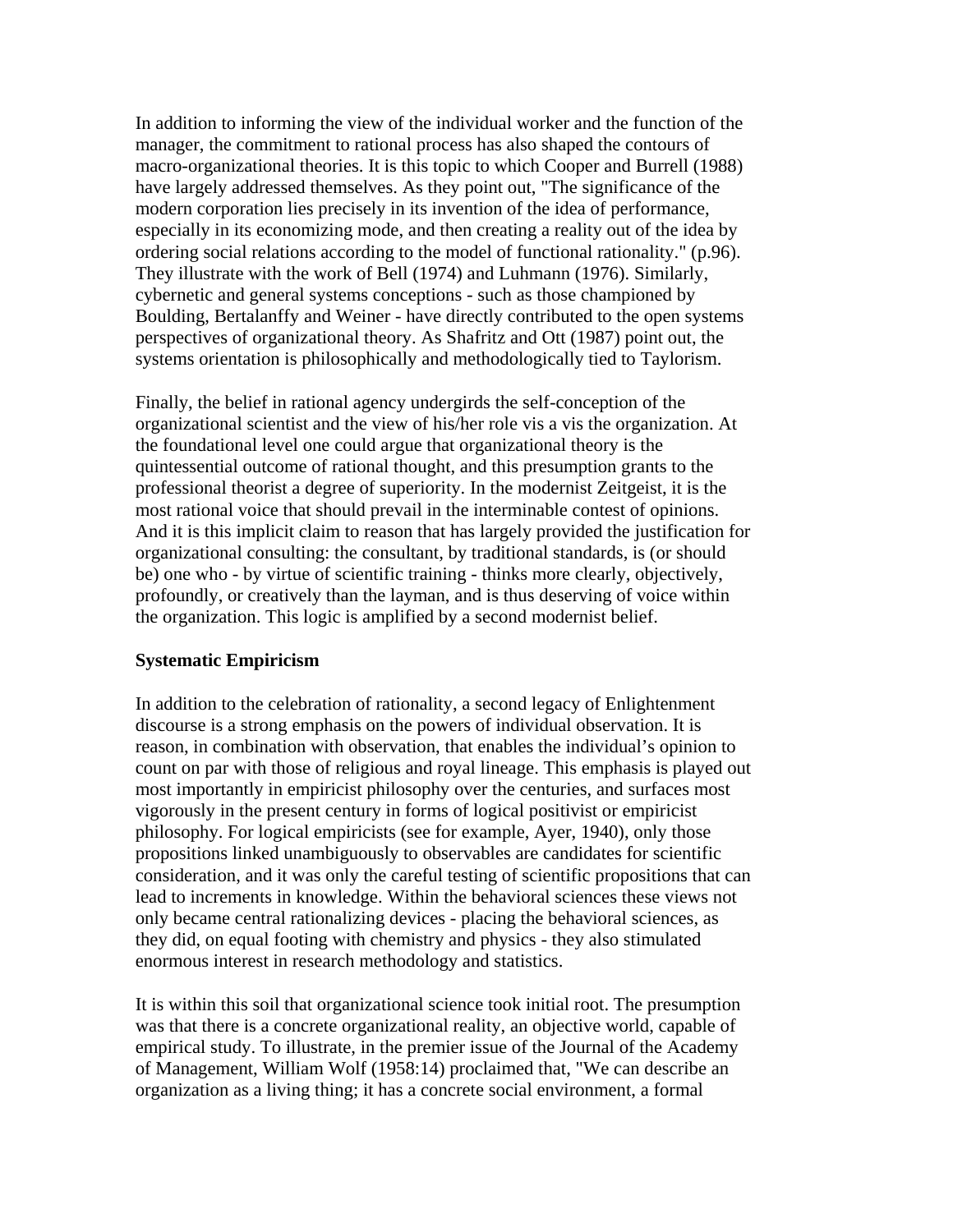structure, recognized goals, and a variety of needs." Similarly, in his widely cited, Modern Organization Theory, Mason Haire (1959) discussed the "shape" and other "geometric properties" of an organization, arguing that organizations have bodily properties and growth characteristics typical of the biological world. This concrete character of the organization was also evident in Talcott Parson's contribution to the first issue of Administrative Science Quarterly (1956). Here Parsons defined an organization as a "social system oriented to the attainment of relatively specific types of goals, which contributes to a major function of a more comprehensive system, usually the society itself." (1956:63) In the same issue of this journal James Thomson (1956:102), writing about the task of building an administrative science, placed the major emphasis on "deductive and inductive methods...operational definitions...and measurement and evaluation."

Within this context, it was the responsibility of the organizational scientist to work toward isolating variables, standardizing measures, and assessing causal relations within the organizational sphere. Thus, for example, Pugh et al. (1963) proposed to analyze organizational structure in terms of six variables - specialization, standardization, formalization, centralization, configuration, and flexibility. These were to be related in causal fashion to such variables as size of the firm, ownership and control, charter, and technology. Similarly, in his Axiomatic Theory of Organization, Hage (1965) defined eight variables (e.g. complexity, stratification, efficiency, production effectiveness, job satisfaction) with corresponding "indicators" for precise measurement. Warriner, Hall and McKelvey (1981:173) have even urged researchers to formulate "a standard list of operationalized, observable variables for describing organizations." And, it is also this emphasis on rigorous observation that leads to the frequent apologies made for organizational theory, its lack of "strong" methodologies, and thus its capacities for prediction and control.

At the same time, this celebration of observational process makes its way both into theories of the effective organization, and to the positioning of the organizational scientist in the broader cultural sphere. In the former case, an array of organizational theories place a strong emphasis on the necessity for the organization to systematically gather information, facts, or data for purposes of optimizing decision making. Most early theories of rational decision making, for example, were closely coupled with an emphasis on empirical fact. For instance, Frederick (1963) pointed to the necessity for linking statistical decision theory and other mathematical decision making strategies to empirical inputs. Rational decisions - whether in organizations or in science itself - are "primarily a function of available information" (p.215). The emphasis placed on rigorous observation within the profession, and its reinstantiation within its theories of optimal organizational functioning, also enhances the image of the organizational scientist within the culture. If observational techniques yield information essential to organizational wellbeing, and the organizational scientist is an expert in rigorous observation, then the scientist's voice is again privileged. By nature of his/her training, the scientist can be an essential aide de camp for the aspiring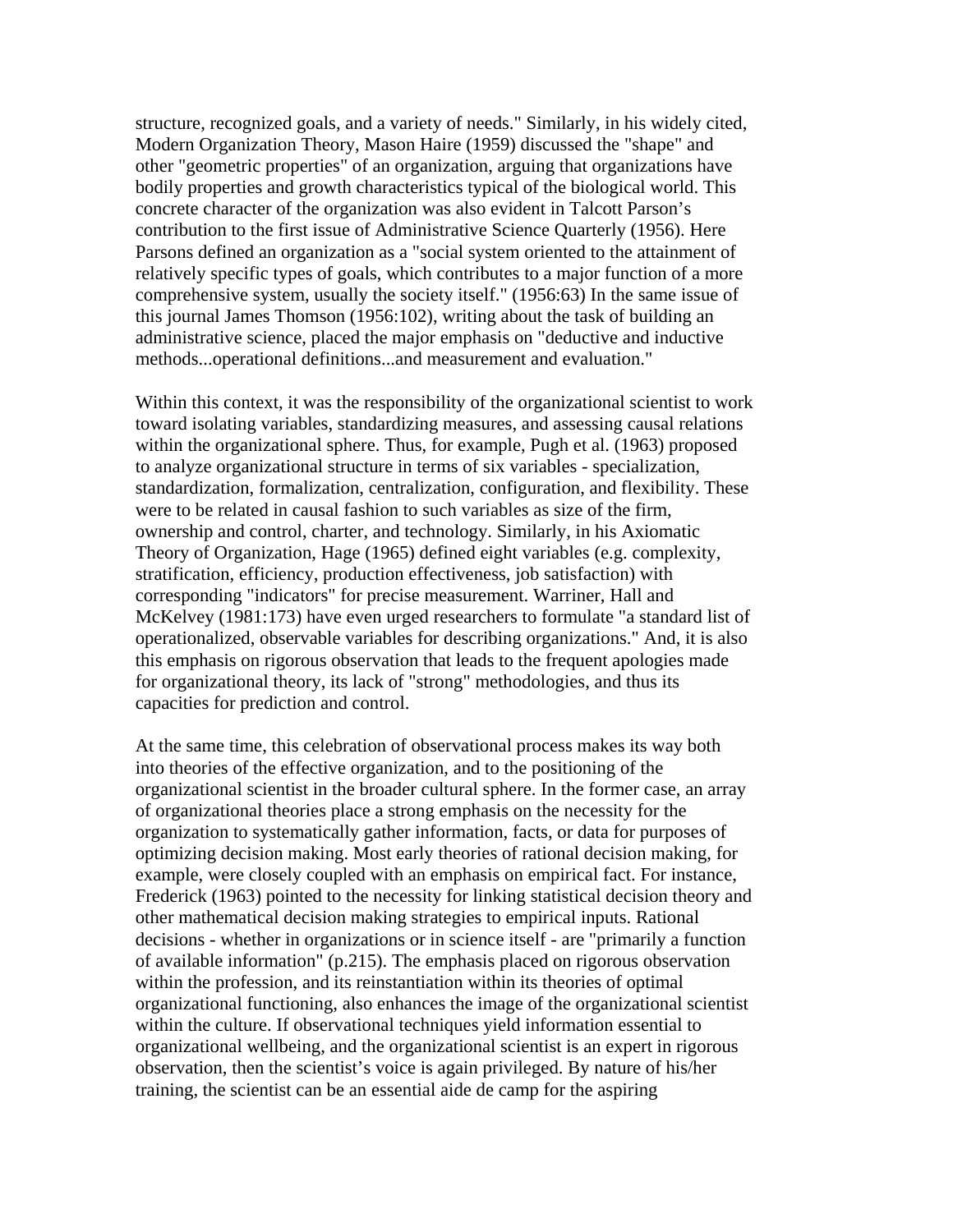#### organization.

#### **Language as Representation**

A third modernist text shapes the contours of organizational science. In comparison to the stories of individual rationality and systematic empiricism, it seems of minor significance. Yet, it is one that proves critical as we move to the postmodern context. The emphasis in this case is on the function of language in both science and the culture at large. John Locke (1825/1959) captures the Enlightenment view of language: Our words are, according to Locke, "signs of internal conceptions." They stand as "marks for the ideas within (the individual's) mind whereby they might be made known to others and the thoughts to man's (sic) mind might be conveyed from one to another."(p.106) And it is this view of language, as an outward expression of an inward mentality, that has been passed across the centuries, now to inform organizational science in the modernist mold. At the outset, as scientists we treat language as the chief means by which we inform our colleagues and our culture of the results of our observations and thought. In effect, we use language to report on the nature of the world insofar as we can ascertain its character through observation. Words, in effect, are carriers of "truth" or "knowledge" - whether in journals or books, or in everyday conversation.

This same belief in the capacity of language to represent the real, when coupled with the belief in reason and observation, also sets the stage for modernist understanding of organizational structure and communication. The effective organization should be one in which various speciality groups generate data relevant to their particular functions (e.g. marketing, operations, human resources), the results of these efforts are channeled to the other decision-making domains, and most importantly, higher ranking executives are informed so as to make rational decisions coordinating these various efforts. In effect, the emphasis on rationality, empiricism, and language as representation favor strong divisions of labor (specialization) and hierarchy (See, for example, the early work of Rushing, 1967; de Grazia, 1960; Thomson, 1961; and Rosengren, 1967). The Narrative of Progress

Closely related to the preceding assumptions is a final modernist belief, that of systematic progress. If reason and observation work in harmony, the nature of the objective world is made known through language, others can reexamine and give further thought to these propositions, the findings of this assessment are again made available for others' scrutiny, and so on, the inevitable result will be a march toward objective truth. Scientists shall acquire increasingly sophisticated knowledge about the nature of the world, be capable of increasingly precise predictions, and ultimately be able to build utopian societies. This presumption of progress is also a constitutive belief within modernist organizational science. In the formative years of the science, Rollin Simonds (1959) gives voice to the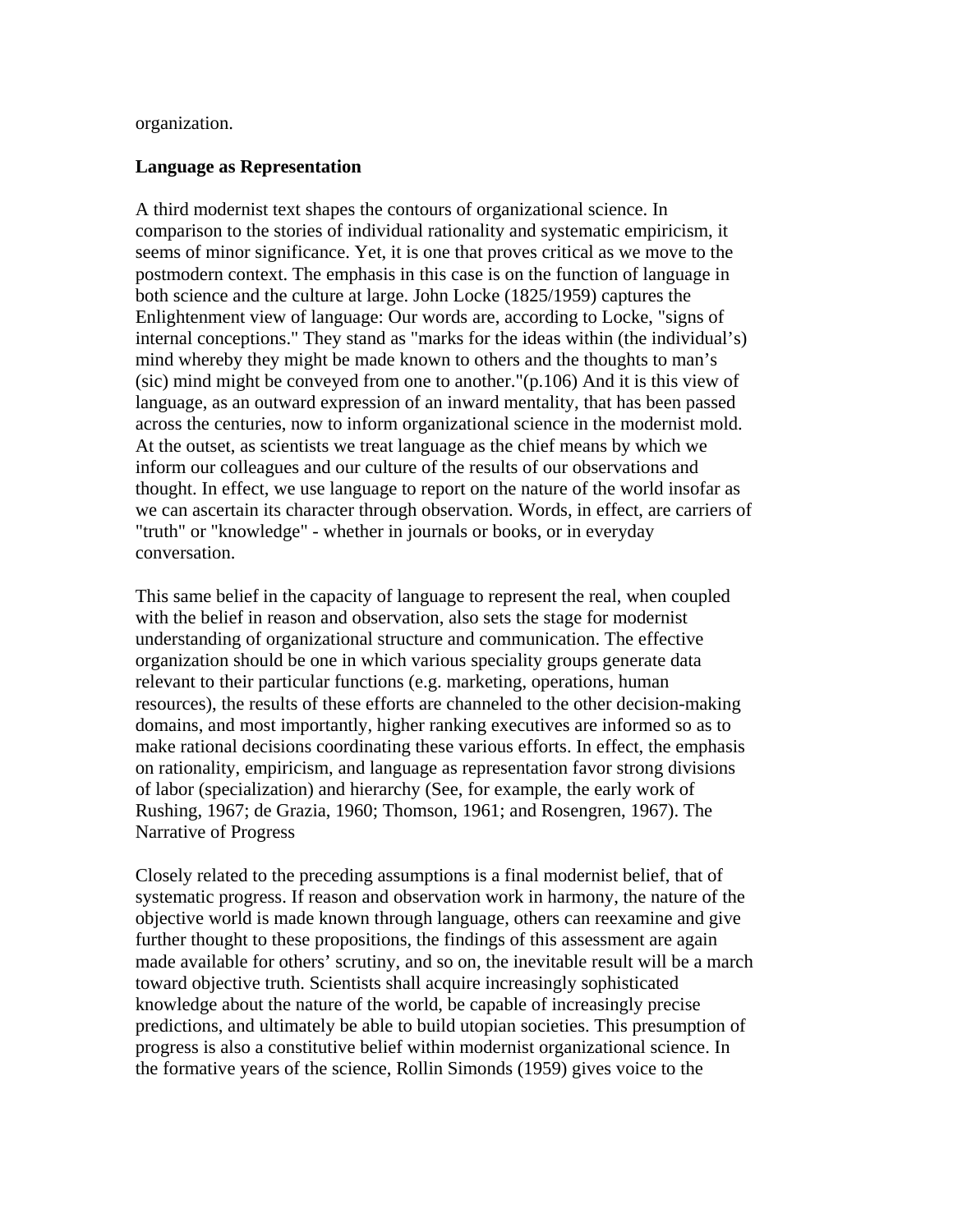progressive narrative in the Journal of the Academy of Management:

As (the science of business administration) develops...there will be more and more stress on stating rather precisely cause and effect relationships and on securing empirical data to substantiate or disprove these statements. Then the results of one investigation may be integrated with another until very substantial evidence is accumulated in support of a set of scientific principles. (p. 136) Thirty years later, Cheal (1990) characterized modernity as a project in which the goal of progress is achieved through the "managed transformation" of social institutions. The industrial organization is thus a major source of human unity and progress. In Bell's (1974) terms, modern (post-industrial) society is "organized around knowledge for purposes of social control and the directing of innovation and change..."(p.20). Much the same view scientific progress is also projected into theories of organizational functioning. It is through continued research that the organization may adapt and prosper. With the consistent application of reason and empirical observation, there should be steady increments in the organization's capacities for control and positive innovation.

## **THE POSTMODERN TURN**

The vast share of contemporary theory and practice in organizational science is still conducted within a modernist framework. Most remain committed to one or more of the modernist presumptions. However, across many branches of the sciences and humanities - indeed, some would say across the culture more generally - a new sensibility has slowly emerged. Within the academy this sensibility is predominantly critical, systematically dismantling the corpus of modernist assumptions and practices. Such critiques not only obliterate the modernist logics, but throw into question the moral and political outcomes of modernist commitments. Yet, while critique is pervasive and catalytic, it has not yet been restorative. While faulting existing traditions, it has left the future in question. How do we now proceed? The question lingers ominously in the wings. In our view, however, there lie embedded within certain forms of critique, implicit logics of great potential. Criticism, too, proceeds from an assumptive base, and as its implicature is explored, a vision of alternatives unfolds. In terms of positive potentials, we feel the most promising forms of critique are social constructionist in character. In what follows, we shall outline the nature of the critique and the grounds for a constructionist vision of organizational science. From Individual to Communal Rationality

While a faith in individual rationality lies somewhere toward the center of the modernist world view, postmodern voices turn skeptical. At the extreme, the concept of individual rationality is found both conceptually flawed and oppressive in implication. Its conceptual problems are demonstrated most clearly in the case of literary and rhetorical movements. In major respects, these movements are pitted against the modernist assumption that rational processing lies "behind" or guides one's "outward" behavior. The site of critique in this case is language,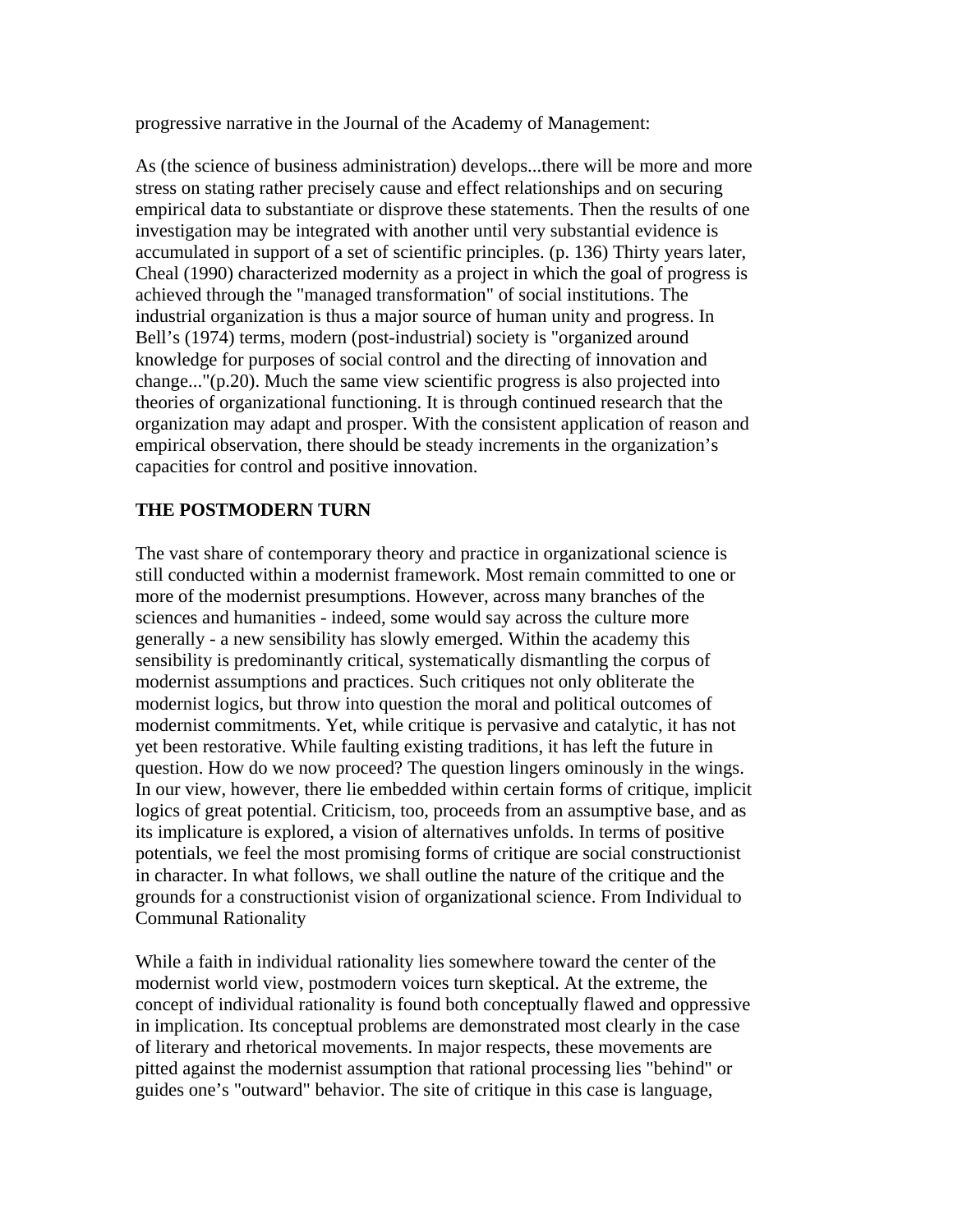which for the modernist furnishes the most transparent expression of individual rationality. As semioticians, literary deconstructionists and rhetoricians propose, language is a system unto itself, a system of signifiers that both precedes and outlives the individual. Thus for one to speak as a rational agent is but to participate in a system that is already constituted; it is to borrow from the existing idioms, to appropriate forms of talk (and related action) already in place. Or more broadly put, to "do rationality" is not to exercise an obscure and interior function of "thought," but to participate in a form of cultural life. As rhetoricians add to the case, rational suasion is not thus the victory of a superior form of logic over an inferior one, but results from the exercise of particular rhetorical skills and devices. In effect, there is little reason to believe that there is a specifically rational process (or logos) lurking beneath what we take to be rational argument; to argue rationally is to "play by the rules" favored within a particular cultural tradition.

For many scholars, the implications of such arguments suggest the presence of broad and oppressive forces within the culture - appropriating both voice and power by claiming transcendent or culture free rationality. Critiques of the modernist view of individual rationality are most sharply articulated in feminist and multicultural critiques. As the critics surmise, there are hierarchies of rationality within the culture: By virtue of educational degrees, cultural background and other such markers, some individuals are deemed more rational (intelligent, insightful) than others, and thus more worthy of leadership, position, and wealth. Interestingly, those who occupy these positions are systematically drawn from a very small sector of the population. In effect, while Enlightenment arguments have succeeded in unseating the totalitarian power of crown and cross, it is argued, they now give rise to new structures of power and domination. And, if the exercise of rationality is, after all, an exercise in language; if convincing descriptions and explanations are, after all, rhetorically constituted, then what is there to justify one form of rationality over another? And wouldn't such justifications, if offered, be yet another exercise in rhetorical suasion?

Yet, postmodernist voices also enable us to move beyond critique. For when these various ideas are linked to emerging arguments in the history of science and the sociology of knowledge, an alternative view of human rationality emerges. Consider again the system of language. Language is inherently a byproduct of human interchange. There can be no "private language" (following Wittgenstein, 1963). To generate a symbol system of one's very own, would essentially be autistic. Viable language, then, depends on communal cooperation - the "jointaction" (in Shotter's, 1984, terms) of two or more persons. Making sense is a communal achievement. Now if being rational is fundamentally an achievement in language (or actions consistent with a given language), as previously suggested, then rationality is inherently a form of communal participation. To speak rationally is to speak according to the conventions of a culture. Rational being is not thus individual being, but culturally coordinated action.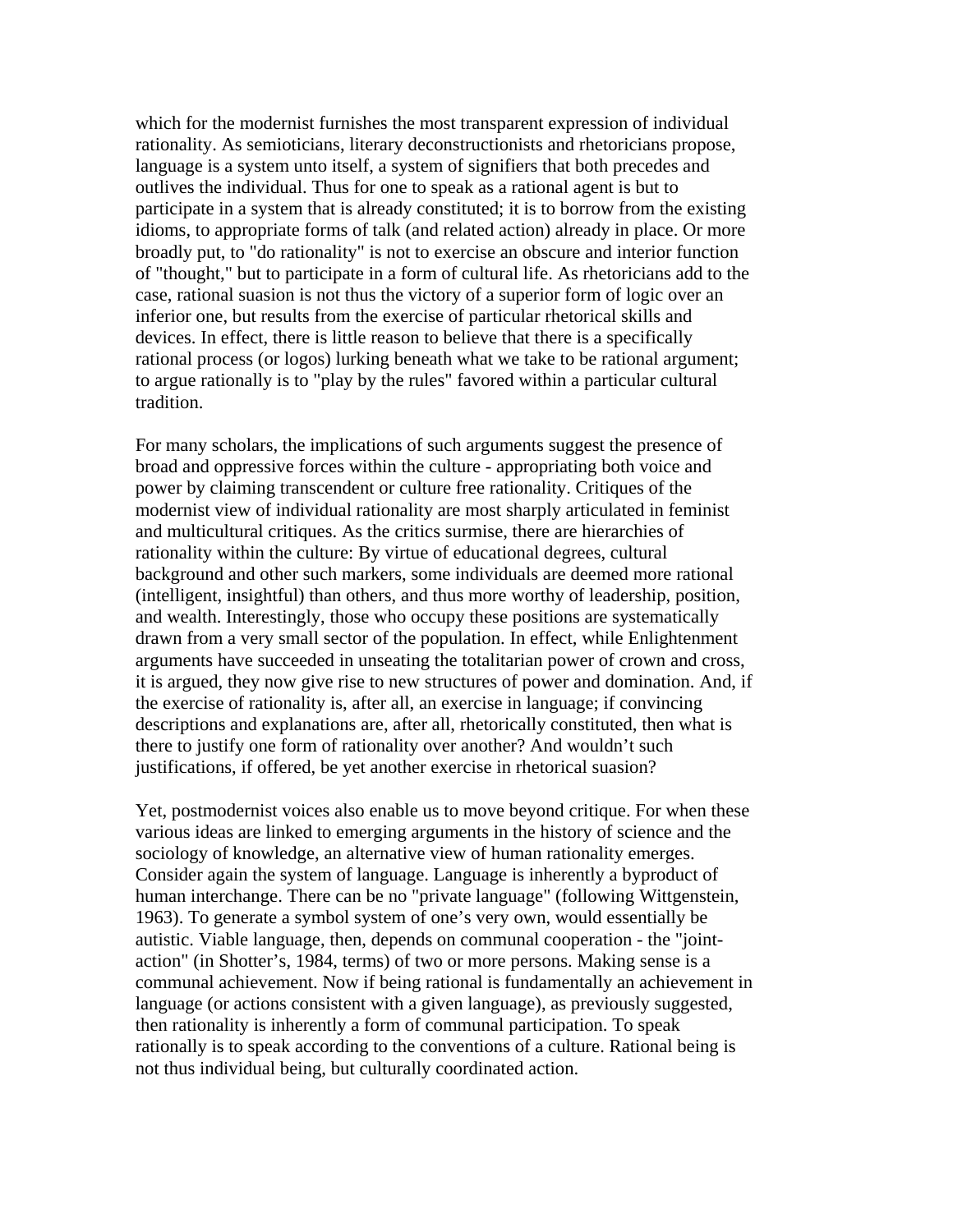#### **From Empirical Method to Social Construction**

Under modernism, observational methods enjoyed an elevated status. The more sophisticated the mensurational and statistical techniques, it was believed, the more reliable and well nuanced the scientific understanding of the phenomena in question. The road to truth, then, must be paved with rigorous empirical methods. From the postmodern standpoint, methodology does not itself place demands on descriptions or interpretations of data; findings do not inexorably rule between competing theories. This is so because phenomena are themselves theory laden, as are the methods used in their elucidation. It is only when commitments are made to a given theoretical perspective (or form of language) that research can be mounted and methods selected. The a priori selection of theories thus determines in large measure the outcomes of the research - what may be said at its conclusion.

To illustrate, if the organizational scientist is committed to a view of the individual as a rational decision maker, then it is intelligible to mount research on information processing heuristics, to distinguish among heuristic strategies, and to demonstrate experimentally the conditions under which differing strategies are favored. If, in contrast, the theorist is committed to a psychoanalytic perspective, and views organizational life as guided by unconscious dynamics, then issues of symbolic authority and unconscious desires might become research realities. Projective devices might serve as the favored research methods. The former research would never reveal a "repressed wish," and the latter would never discover a "cognitive heuristic." Each would find the others' methods similarly specious. To speak, then, of "the organizational system," "leadership styles," or "causal effects" is to draw selectively from the immense repository of sayings (or writings) that constitute a particular cultural tradition.

The present arguments are most fully developed in social constructionist scholarship, that is writings attempting to vivify the socio-cultural processes operating to produce various "pictures" of reality - both scientific and quotidian. Social constructionist offerings are now emerging across the full spectrum of the academy - including organizational science. Such writings are both emancipatory and expository. In their emancipatory function, they single out various aspects of the taken-for-granted world - the existence of a "cold war" or a "space race," the distinction between genders, the existence of mental illness or addiction, for example - and attempt to demonstrate their socially constructed character. They attempt to show, in Bateson's terms, that "the map is not the territory," and thereby free us from the grip of traditional intelligibilities; they invite alternative formulations, the creation of new and different realities. In their expository role, such writings also attempt to elucidate the processes by which various rationalities and realities are created. They sensitize us to our participation in constituting our world, thus emphasizing our potential for communally-organized change in understanding - and thus action.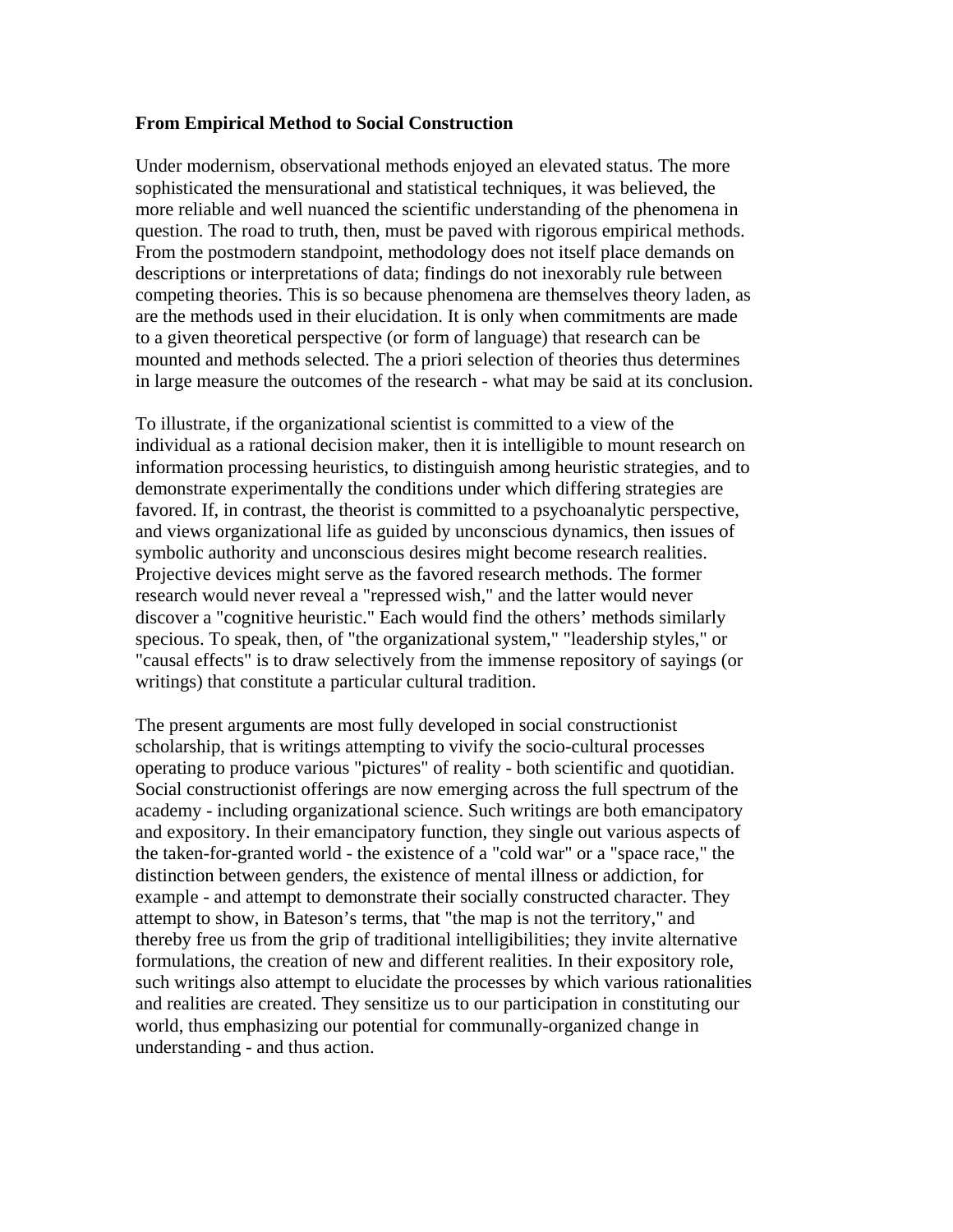## **Language as Social Action**

Because language, for the postmodernist, is the child of cultural process, it follows that one's descriptions of the world are not outward simulacres of an inner mirror - that is, reports on one's private "observations" or "perceptions." On the scientific level, this is to say that what we report in our journals and books is not a mirror or map that in some way corresponds to our observations of what there is. Yet, if the modernist view of language as a representational device is eschewed, in what manner can it be replaced? It is in the latter works of Wittgenstein - who, along with Nietzsche, is often viewed as significant precursor of postmodernism - that the major answer is to be located. As Wittgenstein (1963) proposed, language gains its meaning not from its mental or subjective underpinnings, but from its use in action ("language games.") Or, again emphasizing the significant place of human relatedness in postmodern writings, language gains its meaning within organized forms of interaction. To "tell the truth," on this account, is not to furnish an accurate picture of "what actually happened," but to participate in a set of social conventions, a way of putting things sanctioned within a given "form of life." To "be objective" is to play by the rules of a given tradition.

More broadly, this is to say that language for the postmodernist is not a reflection of a world, but is world-constituting. Language does not describe action, but is itself a form of action. To do science, then, is to participate actively within a set of sub-cultural relationships. As scientific accounts are made known to the culture for example, accounts of organizations as information systems, or managers as information processors - they enter the stock of cultural intelligibilities. They shape our modes of understanding and thus our forms of conduct. To treat the organization as an information system and managers as ideally guided by a rational calculus is to favor certain forms of cultural life and to undermine or prevent others. We shall return to the implications of this view shortly.

## **The Multi-Culturation of Meaning**

With this relational view of language in place, modernism's grand narrative of progress (Lyotard, 1984) is thrown into question. Because scientific theory is not a map of existing conditions, then research does not function to improve the accuracy of the scientific account. Scientific research may lead to technical accomplishments, but it does not improve our descriptions and explanations of reality; descriptions and explanations are, rather, like lenses through which we index our accomplishments. As research operates to displace one scientific theory with another, we are not moving ineluctably "forward" on the road to truth; we are - as many would say - simply replacing one way of putting things with another. Again, this is not to deny that scientific research enhances our capacities for certain kinds of prediction, and generates new forms of technology. However, it is to question the accompanying descriptions and theoretical explanations as in any way giving an accurate picture of events.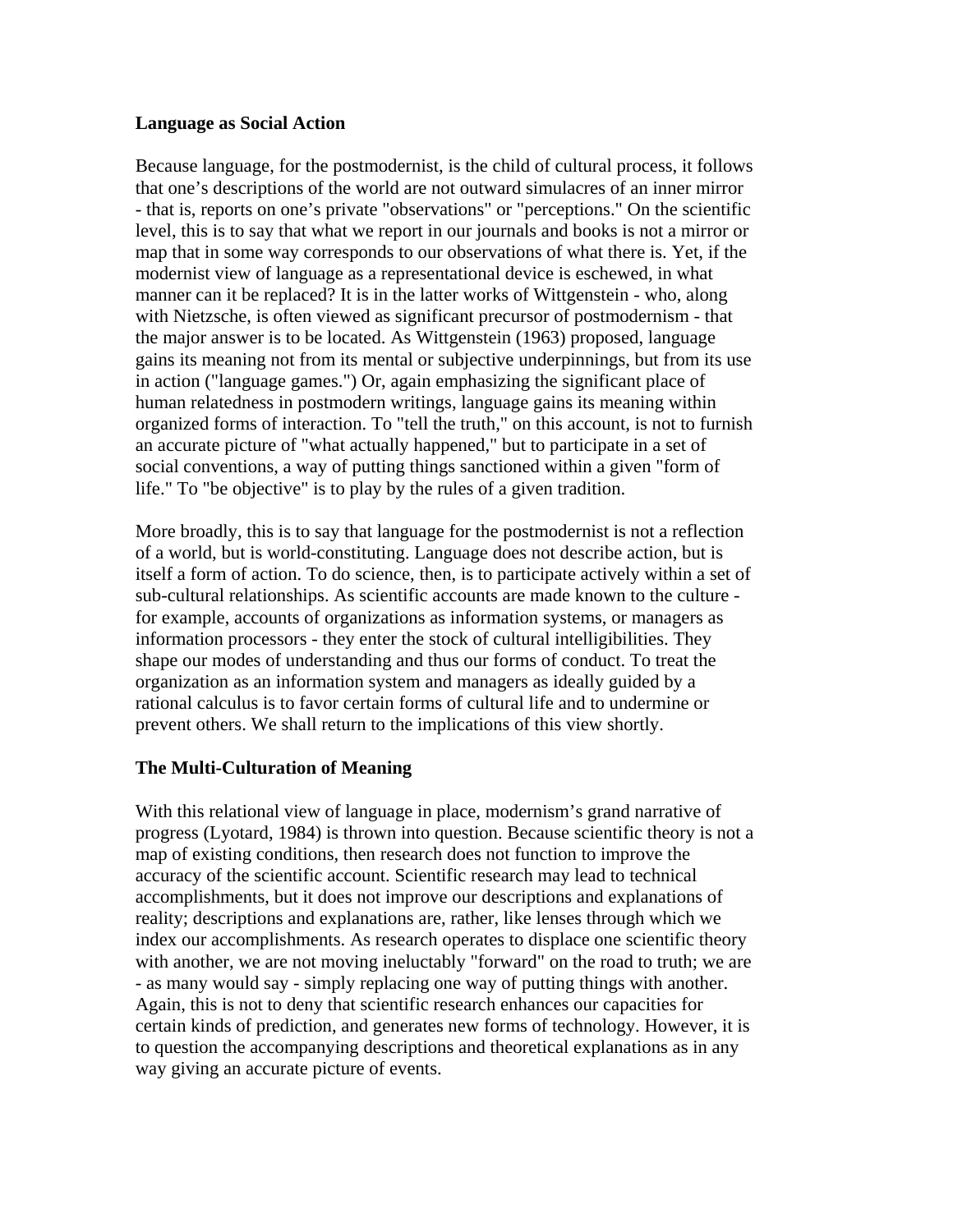It is again the function of scientific language that primarily concerns the postmodern critic. As a modernist byproduct, scientific endeavors work toward a single language - a monologue. Scientific research operates to narrow the range of descriptions and explanations - to winnow out the false, the imprecise, and the inconsistent forms of language, and to emerge with the single best account - that which best approximates the "objectively true." For the postmodernist the results of this effort toward univocality are disastrous in implication. The culture is made up of a rich array of idioms, accounts, and explanations, and these various forms of talk are constitutive of cultural life. To eradicate our ways of talking about love, family, justice, value and so on, would be to undermine ways of life shared by many people. In its search for the "single best account," science operates as a powerful discrediting device - revealing the "ignorance" of the layman in one sector after another. Love is shown to be a myth, families are formed out of the requirements of "selfish genes," values are merely the result of social influence, and so on. For the culture at large, then, scientific activity does not represent progress but often its reverse. From the postmodern perspective, it is imperative to strive toward pluralism of understanding.

## **TOWARD A POSTMODERN ORGANIZATIONAL SCIENCE**

Postmodern critique signifies a general process of de-ligitimation. In the scientific sphere we find a loss of confidence in rational theory, the safeguards of rigorous research methods, the capacity for objective knowledge, and the promise of steady progress in the growth of knowledge. As Burrell and Morgan (1979) maintain, there is a loss in the presumption of an obdurate subject matter - an object of study that is not constituted by the perspectives of investigators themselves. When translated into the sphere of organizational life, the outcome of such arguments is a threat to longstanding assumptions of effective leadership, the scientifically managed transformation of organizations, the promise of steady growth in organizational efficacy, and the capacity of organizational science to produce increments in knowledge of organizational functioning. These are indeed momentous transformations, and if current discussions continue unabated we may soon confront a major evolution in the concept of and practice of organizational science. Yet, while the vast majority of scientists and practitioners may see these emerging threats as tantamount to nihilism, we have also attempted to locate a reconstructive theme. In particular, we have emphasized the replacement of individual rationality by communal negotiation, the importance of social processes in the observational enterprise, the socio practical function of language, and the significance of pluralistic cultural investments in the conception of the true and the good. In short, we have derived a rough outline for a social constructionist view of the scientific effort, a view that is congenial to many of the postmodern critiques but enables us to press beyond the critical moment.

In this final section we turn attention to the possible contours of a positive organizational science within a postmodern context. This task is informed by a range of writings which have already introduced postmodern thought into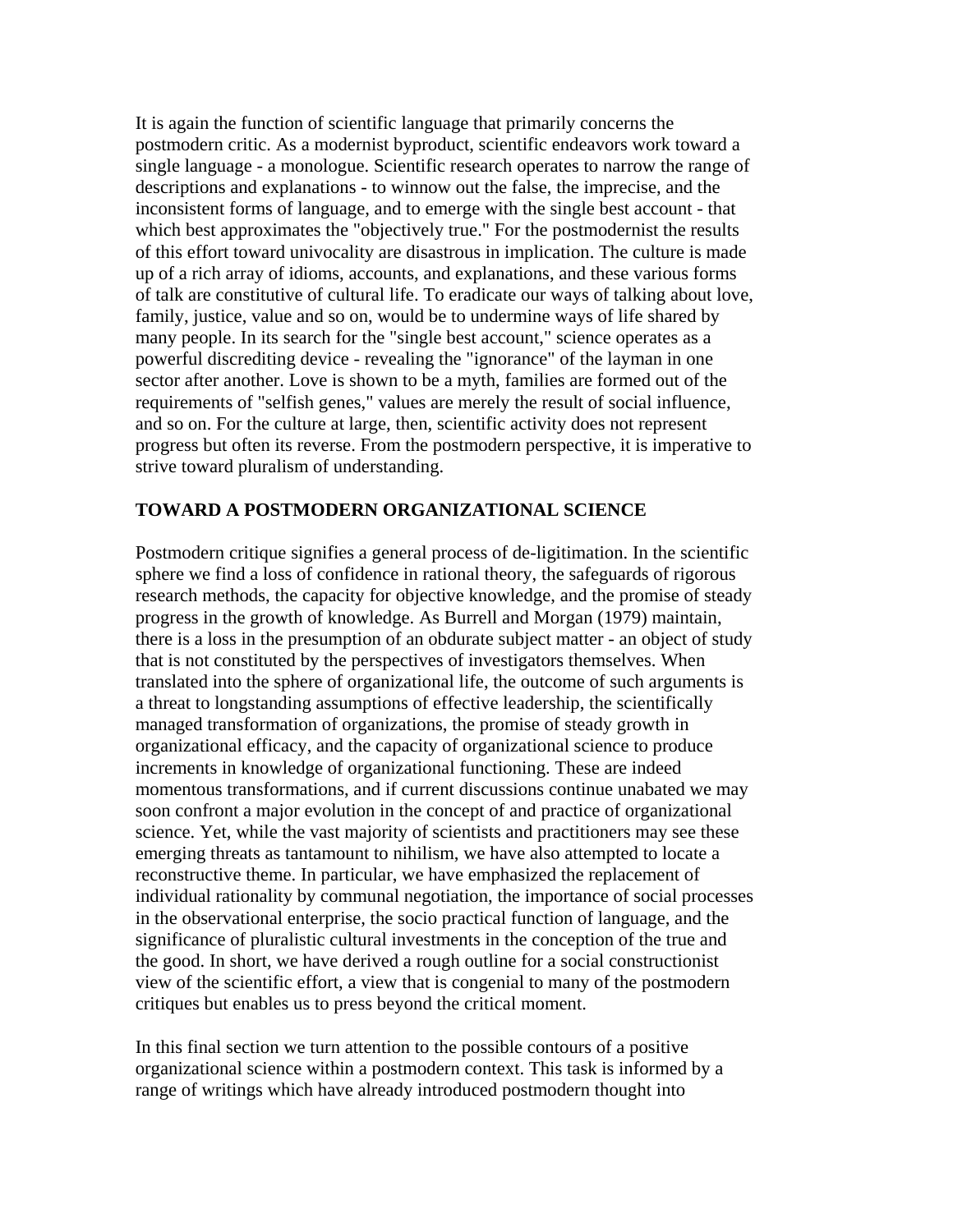organizational science - namely the Organization Studies series on postmodernism and organizational analysis edited by Cooper and Burrell in 1988. Other writers such as Clegg (1990), Gergen (1992), Boje (1992), Ogilvy (1990), and Parker (1992) have also made attempts to join postmodernist thought to management discourse. And in 1992, the topic of postmodernism figured in the annual meetings of the Academy of Management (Thachankary and Pasmore, 1992; Nielsen, 1992; Boland and Tenkasi, 1992; Clegg, 1992; Hetrick and Lozada, 1992; Gephard, 1992; Boje, 1992). These inquiries are also complemented by an impressive array of related work in organizational analysis (Bradshaw-Camball and Murray,1991; Calas and Smirchich, 1991; Martin, 1990; Hassard, 1991; Morgan, 1990; Lee, 1991), the social construction of leadership and organization (Chen and Meindl 1992; Srivastva and Barrett, 1988), and the language of organization theory (Cooperrider and Srivastva, 1987). In an attempt to integrate various strands of this work, and simultaneously elaborate on the potentials of organizational science in a constructionist mode, we center on three areas of special significance.

#### **The Place of Research Technologies**

Within the modernist frame, the technologies of empirical research (e.g. experimentation, simulation, attitude and opinion assessment, participant observation, trait testing, statistical evaluation) were largely used in the service of evaluating or supporting various theories or hypotheses about behavior in organizations. Under postmodernism, methodology loses its status as the chief arbiter of truth. Research technologies may produce data, but both the production and interpretation of the data must inevitably rely on forms of language (metaphysical beliefs, theoretical perspectives, conceptions of methodology) embedded within cultural relationships. Thus, research fails to verify, falsify or otherwise justify a theoretical position outside a commitment to a range of empirically arbitrary and culturally embedded conceptualizations.

At the same time, there is nothing about postmodernism that argues against the possibilities of using empirical technologies for certain practical purposes. To be sure, there is widespread skepticism in the grand narrative of progressive science; however, there is no denying that the means by which we now do things called "transmitting information," "automating production," and "quality control," were not available in previous centuries. It is not technological capability (or "knowing how") that is called into question by postmodern critique, but the truth claims placed upon the accompanying descriptions and explanations (the "knowing that"). In this sense, organizational scientists should not be dissuaded by postmodernist arguments from forging ahead with methodological and technological developments. First and foremost, within certain limits, the technologies of prediction remain essential adjuncts to the organization. The prediction of team vs. individual production on a particular assembly line, management turnover in a specified company, and white collar theft in a particular bureaucracy, for example, may be very useful contributions of research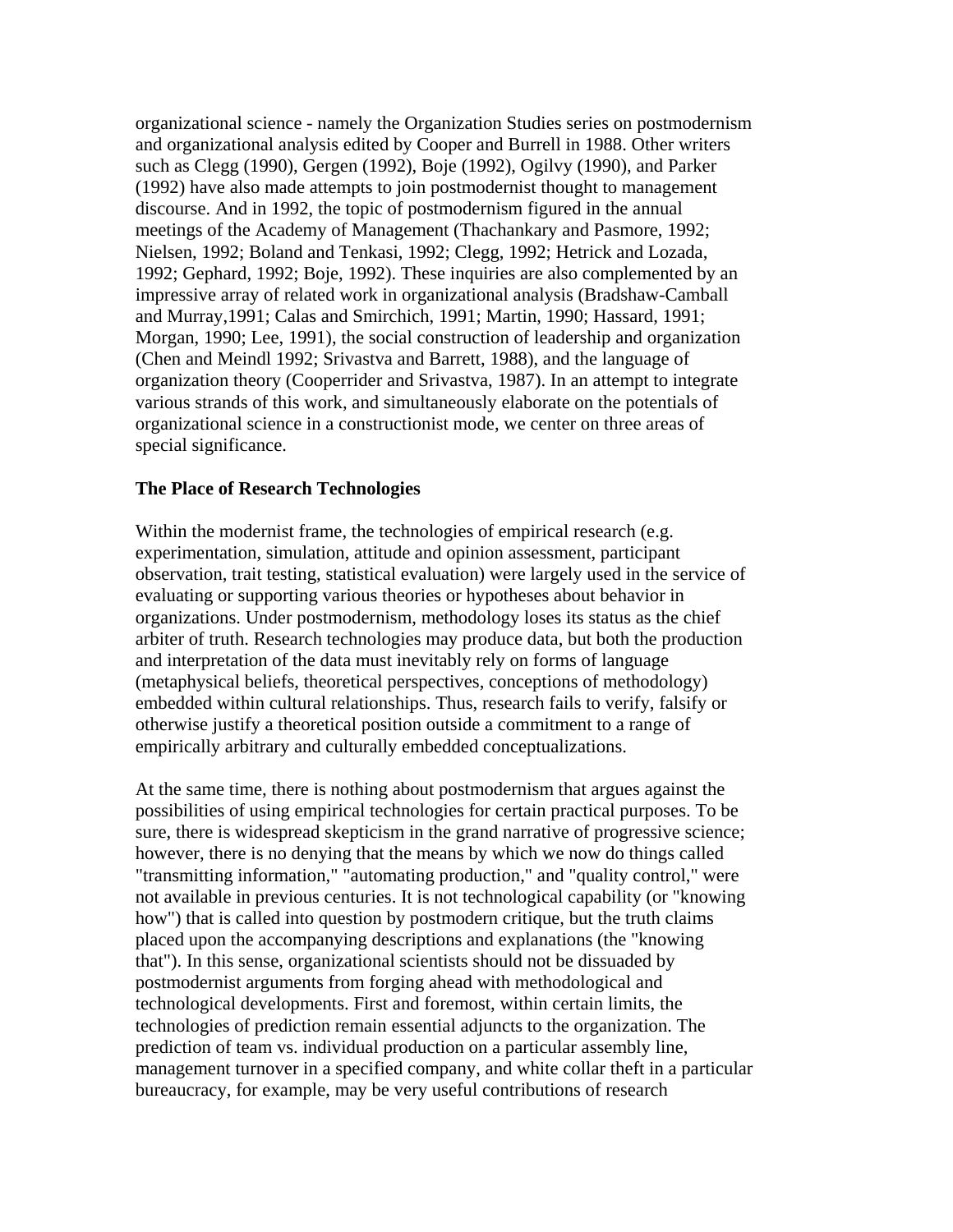technology within a field of currently accepted realities. In the same way, we may continue to pursue what may be termed technologies of sensitization, that is means of bringing new and potentially useful ideas or practices into an organization. For example, various forms of skills and competency training, onthe-job education, values clarification, and diversity training programs may have beneficial effects from a particular organization's standpoint. Traditional research methods may very well be used to produce results that sensitize the readership to alternative modes of understanding. So long as one does not objectify terms such as "team," "values," "competencies," and the like, but instead, remains sensitive to the parochial forms of reality which these terms sustain, and to the valuational implications of such work, then such technologies are not inconsistent with most postmodern arguments.

While postmodern critique undermines the function of research in warranting truth, and shifts the empirical emphasis to more local and practical concerns, it also invites a broad expansion in the conceptualization of research. As we have seen, postmodern critique favors a constructionist view of scientific research. From this standpoint, rather than being used to buttress the theoretical forestructures of various scientific enclaves, research technologies serve a variety of social functions. Many organizational researchers have already begun to mine the potential of this alternative. For over a decade organizational scholars have been exploring the intersection of research and social action (see, for example, Brown and Tandon, 1983). Gareth Morgan (1983:12-13) has spoken of scientific research as a "process of interaction...designed for the realization of potentialities." Argyris et al.(1985) and Schon (1983) argued for the inextricability of research and social action. It is within this vein that action research (Reason & Rowan, 1981; Torbert, 1991) and "appreciative inquiry" (Cooperrider & Srivastva, 1987) have developed forms of research in which the researcher and the researched collapse their traditional roles to collaborate in what may be viewed as the realization of local knowledges.

Yet, the articulation of local knowledges is not the only function of research within a constructionist frame. Various research strategies may also be used to give voice to otherwise marginalized, misunderstood, or deprivileged groups. Thus far, the scholars have occupied themselves primarily with exploring the ways in which various voices are silenced. For example, Calas and Smirchich (1991) have used feminist deconstructive strategies to expose rhetorical and cultural means by which the concept of leadership has been maintained as a "seductive game." Martin (1990) has looked at the suppression of gender conflicts in organizations, showing how organizational efforts to "help women" have often suppressed gender conflict and reified false dichotomies between public and private realms of endeavor. Mumby and Putnam (1992) have demonstrated the androcentric assumptions underlying Simon's concept of "bounded rationality. And Nkomo (1992) has analyzed how the organizational concept of race is embedded in a Eurocentric view of the world, and should be re-visioned. While this form of analysis is essential to a postmodern organizational science,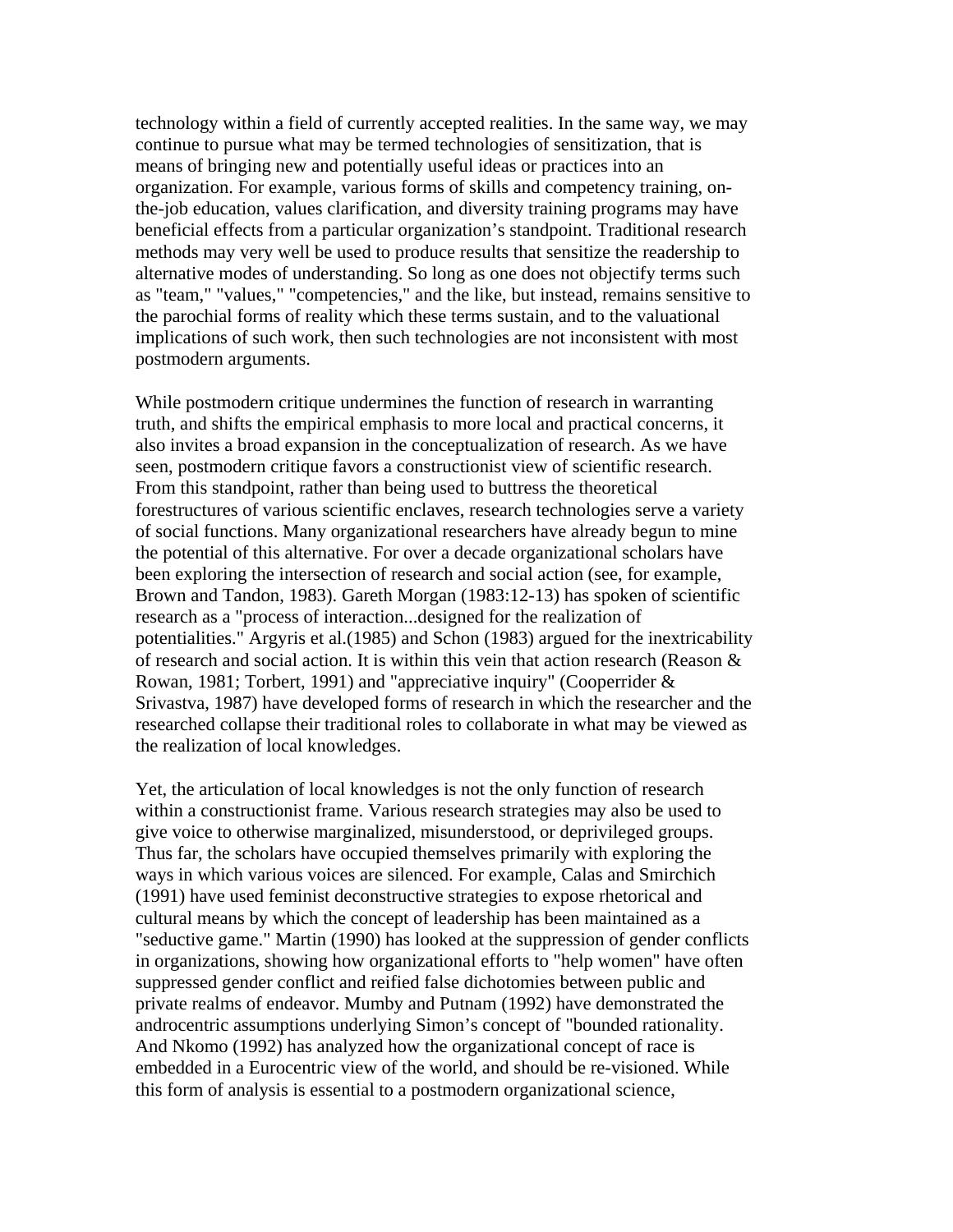innovative practices or methodologies are also required to bring forth the marginalized voices in the organization. Practices must be developed that enable the unspoken positions to be expressed and circulated, and to enter actively into decision making processes.

Finally, in the broadened conception of research, methods may be sought to generate new realities, to engender perspectives or practices as yet unrealized. Thus far, the most favorable technologies for achieving these ends take the form of dialogic methods (for a range of illustrations see Reason & Rowan, 1981; Kilmann et al, 1983; Cooperrider & Srivastva, 1987; Senge, 1990; Schein, 1994). Dialogic methods often enable participants to escape the limitations of the realities with which they enter, and working collaboratively, to formulate modes of understanding or action that incorporate multiple inputs. As Covaleski and Dirsmith (1990) suggest, dialogic research often facilitates the generation of unforeseen relationships. If research is understood in its social capacities, these are but a few of its possible functions.

## **Toward Critical Reflection**

Cultural life largely revolves around the meanings assigned to various actions, events or objects; discourse is perhaps the critical medium through which meanings are fashioned. And, because discourse exists in an open market, marked by broadly diffuse transformations (Bakhtin, 1981; Foucault, 1978), patterns of human action will also remain forever in motion - shifting at times imperceptibly and at others disjunctively. This means that the efficacy of our professional technologies of prediction, intervention, and enrichment are continuously threatened. Today's effective technology may be tomorrow's history. In this sense, prediction of organizational behavior is akin to forecasting the stock market; with each fresh current of understanding the phenomenon is altered.

In this sense we find organizational science as a generative source of meaning in cultural life. In its descriptions, explanations, technologies, and its services to organizations, the science is a source of cultural meanings. And, as advanced above, in generating and disseminating meanings, so does the science furnish people with implements for action. Its concepts are used to justify various policies, to separate or join various groups, to judge or evaluate individuals, to define oneself or one's organization, and so on. In effect, organizational science furnishes pragmatic devices through which organizational/cultural life is carried out. From this standpoint, two vistas of professional activity become particularly salient. Here we consider ideological and social critique; we then turn to the challenge of creating new realities.

Within organizational science in the modernist context, there was little justification for moral or political evaluation of the science itself. The attempt of the discipline was to furnish value neutral knowledge and assessments; if this knowledge was used for unethical or untoward purposes, this was not normally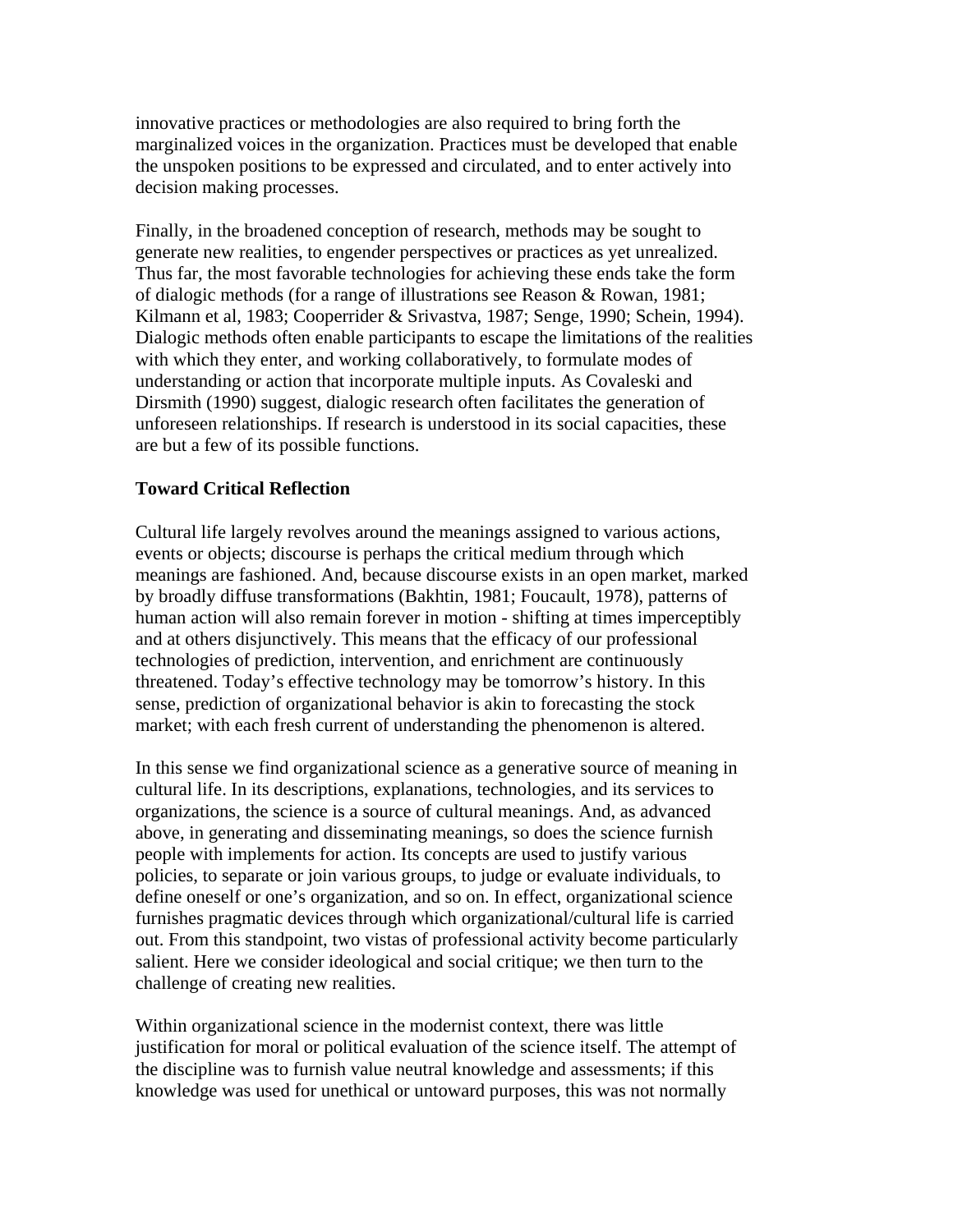the concern of the science qua science. Yet, with the postmodern emphasis placed on the pragmatics of language, organizational science can no longer extricate itself from moral and political debate. As a generator and purveyor of meanings, the field inherently operates to the benefit of certain stake holders, activities, and forms of cultural life - and to the detriment of others. Three forms of critical analysis are especially important:

At the outset, organizational science can appropriately develop a literature of selfcritique. Required are debates on the cultural implications of its own constructions. With the benefit of the various intellectual movements described above, this form of self-reflection is already under way (see, for example, Cooper, 1989; Kilduf, 1993; Thompson, 1993). To illustrate, Boyacigiller & Adler (1991) show how American values regarding free will and individualism affect how researchers conceptualize organizational behavior. Quoting Stewart (1972), they argue that a strong American cultural assumption is that individuals are (or should be) in control of their actions, they can affect their immediate circumstances, and can influence future outcomes. By contrast, they explain, "many other cultures traditionally see causality as determined by factors beyond their control, factors such as God, fate, luck, government, one's social class, or history...the Chinese invoke 'Joss,' a combination of luck and fate, to explain events."(p.273) The American value orientation explains the unusual preoccupation of researchers in the 1970s and 80s with the "locus of control," and their unquestioning assumption that a strong sense of "internal locus of control" is important if individuals are to control their lives and take responsibility for their actions. The works of feminist scholars cited above, along with those representing various ethnic and political standpoints, also contribute valuably to critical self-reflection. Criticalemancipatory (Alvesson & Willmott, 1992) and radical humanist (Atkouf, 1992) works further extend the horizons. The postmodern transformation not only furnishes a strong warrant for such work, but invites a vigorous expansion of these efforts.

Simultaneous to the valuative appraisal of its own practices, organizational science may also direct its concerns to the dominant and conventional forms of organizational structure and practice. What is to be said in praise of contemporary organizational arrangements, in what ways are they deficient?. This is not simply to extend the modernist quest for the most efficient, productive and profitable organizational structure and practices. Rather, it is to inquire into the entity called "organization" as a form of cultural life. To what extent are the relevant modes of human activity desirable in their present condition, for whom, and in what ways? In certain degree, comparative studies of organizational life carry with them such valuative standpoints. For example, Allen, Miller and Nath (1988) argue that in countries where individualism is highly regarded, actors tend to view their relationship with organizations strategically, whereas in collectivist cultures the individual feels more in harmony with the organization and the environment. There is a strong belief in The American system in the power of the individual to make a difference, which is consistent with the fact that the average American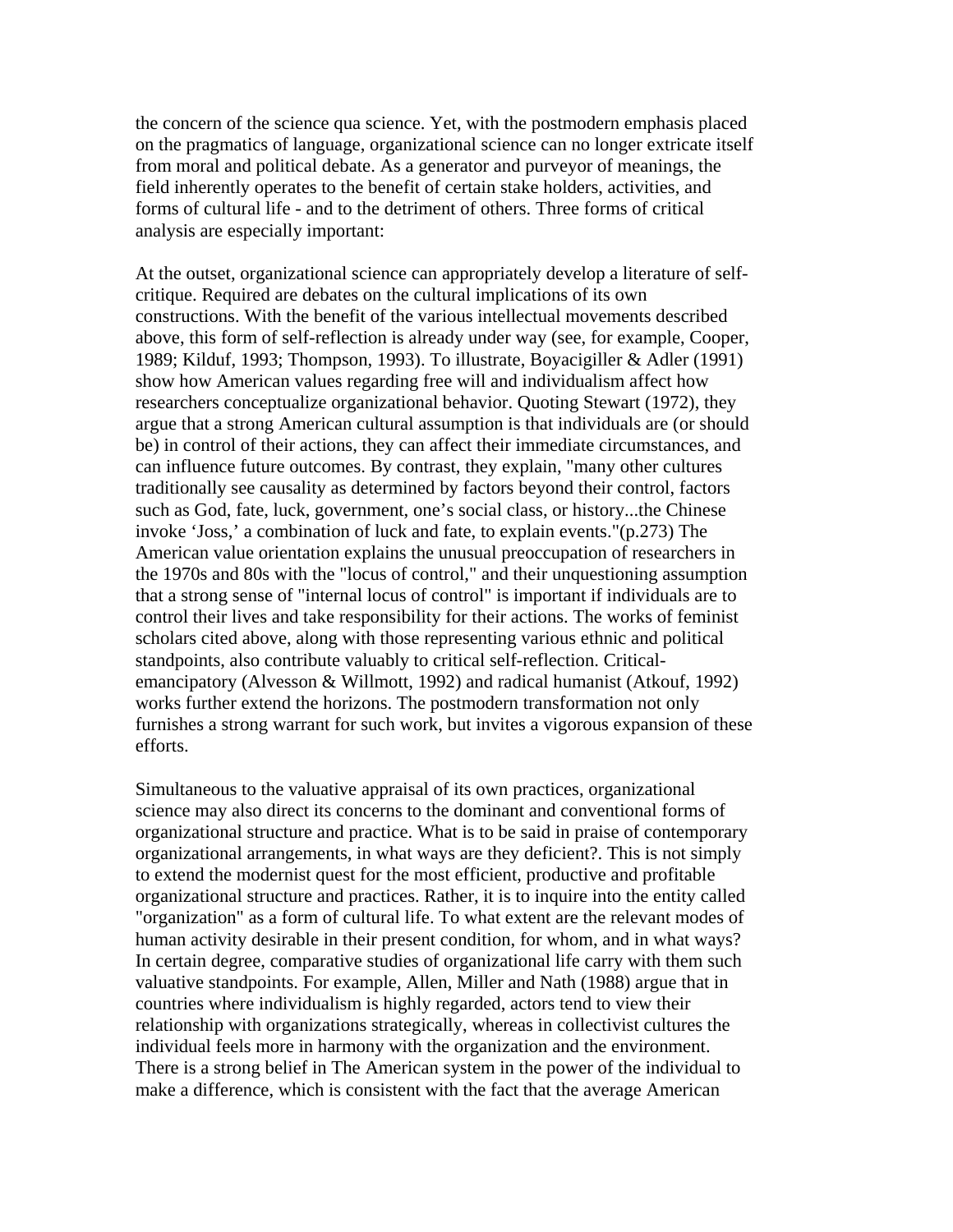CEO earns 160 times more than the average American worker, whereas in a more collectively oriented culture such as Japan, the corresponding differential is under 20 (Crystal, 1991). While such explorations sensitize the reader to possible biases in the taken-for-granted world of organizational life, in fact they serve as subtle criticisms of Western modes of life. As we find, however, the door is opened to far more pointed and uninhibited forms of critique - directed both to the discipline and to organizational life more generally.

This is to say that organizational sciences should be active participants in the more general debates about values and goals within the culture, and most specifically, as these are related to organizational practices. Again, this is a venture effectively launched within organizational science. Pettigrew and Martin (1987) have explored the shape of the organization in terms of its inclusion of black Americans; Srivastva (1990) and his colleagues have prompted inquiry into more "appreciative" management practices; Strati (1992) has inquired into the aesthetics of organizational life, and so on. Again, a postmodern organizational science would extend such discussions in manifold ways. At the present juncture, mainstream positivist scientific training provides very few resources for such explorations. Organizational science has specialized in a language of "is" rather than "ought," a language of rational judgment as opposed to an ethics of care (Jacques, 1992; Peck, 1992; Cooperrider and Srivastva, 1990). In this sense, postmodern arguments also favor a revitalization of organizational science curricula.

## **The Construction of New Worlds**

One of the most significant and potentially powerful byproducts of organizational science are its forms of language - its images, concepts, metaphors, narratives and the like. When placed in motion within the culture, these discourses may - if skillfully fashioned - be absorbed within ongoing relations. Such relations thereby stand to be transformed. Not only does this place a premium on reflexive critique within the profession, as just discussed, but it also invites the scientist to enter the process of creating realities. Within the modernist era, the organizational scientist was largely a polisher of mirrors. It was essentially his/her task to hold this mirror to nature. For the postmodernist such a role is pale and passive. Rather than "telling it like it is," the challenge for the postmodern scientist is to "tell it as it might become." Needed are scholars willing to be audacious, to break the barriers of common sense by offering new forms of theory, of interpretation, or intelligibility. The concept of generative theory (Gergen, 1994) is apposite here. Such theory is designed to unseat conventional assumptions, and to open new alternatives for action. Through such theorizing scholars contribute to the forms of cultural intelligibility, to the symbolic resources available to people as they carry out their lives together.

Generative theorizing is already evidenced in the steadily increasing number of contributions drawing from post-structuralist and postmodern analytics to forge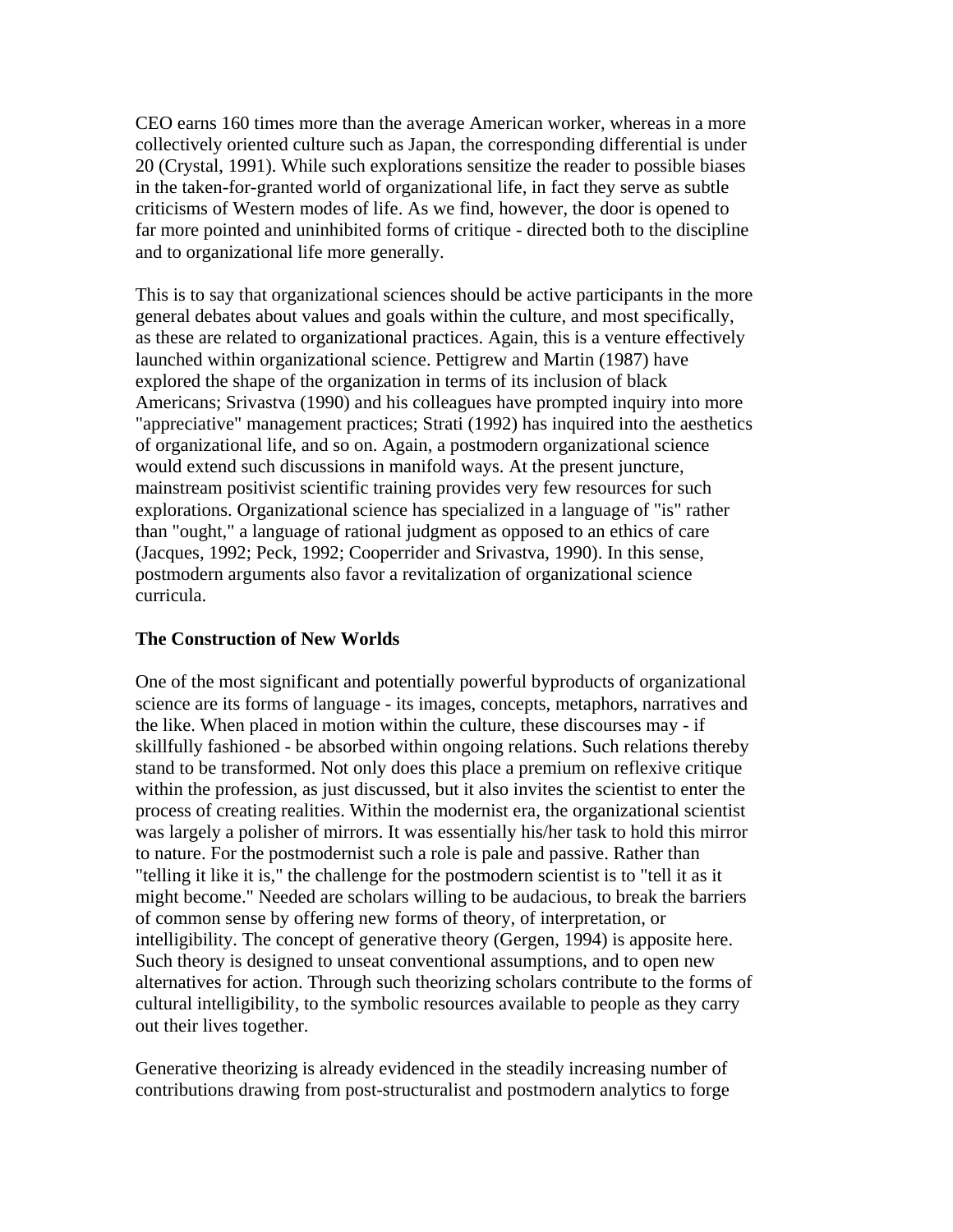new ways of conceptualizing (and challenging) organizations themselves. In these instances theorists typically view bureaucratic, hierarchical, and rationally controlled organizations as constituted and sustained by the particular range of modernist discourses (both in the academy and the market). As it is variously maintained, because of radical changes in the technological ethos, information intensity, economic globalization, and the like, the modernist organization is no longer viable. The new wave of postmodern, post-structural, and constructionist discourses are then employed as means of describing and creating what is often called the postmodern organization. Much of this work is foreshadowed in Cooper's (1989, 1990) critiques of systemic organization, and on language as an active force in simultaneous processes of organization/ disorganization. Useful compilations of these resources have been made by Reed and Hughes (1992) and Boje, Gephart and Joseph (1995). Importantly, this work also carries on a dialogic relationship with the marketplace, and in this way acquires a constitutive capability (see for example,Berquist, 1993; Handy, 1989; Morgan, 1993 Peters, 1987).

The challenge of generative theory must also be qualified in two ways. First, organizational science has already produced a vast range of theory. From the postmodern perspective these myriad formulations are not a deficit - an indication, in modernist terms, of the pre-paradigmatic and noncumulative character of the science. Rather, each of the existing theories represents a metaphoric construction (Morgan, 1986), available for many purposes in a variety of contexts. Such theories should not be abandoned for the sake of the new and "more relevant." To abandon these discourses is to foreclose on valuable perspectives, and thus, alternatives for action. Generative efforts may include, then, reinvigorating the theories of the past, redefining or recontextualizing their meanings so not to be lost from the repository of potentials.

Second, the move toward generative theory should not be oblivious to issues of use-value, that is, how and whether a given form of language can be absorbed into ongoing relationships. Rather than simply inventing new languages of understanding organizations, there is much to be said for a patient listening. Can the voices of front-line practitioners - struggling to articulate the challenges of the new - be amalgamated into more robust and compelling vehicles of comprehension? There is also much to recommend circumscribed theorizing, that is, descriptions and explanations of more delimited and pointed application. An account of a company's venture into overseas markets, how the basic structure of the organization was changed, how people lost and gained jobs, and the attendant excitements and frustrations, may be vivid and empathically absorbing. The specific details cannot be generalized across time and organization. However, in these concrete detailings, others can more easily locate relevant analogies. In this sense, the language of the circumscribed theory can have greater use-value than the highly general and abstract offering.

To illustrate, consider the sweeping moves toward globalization currently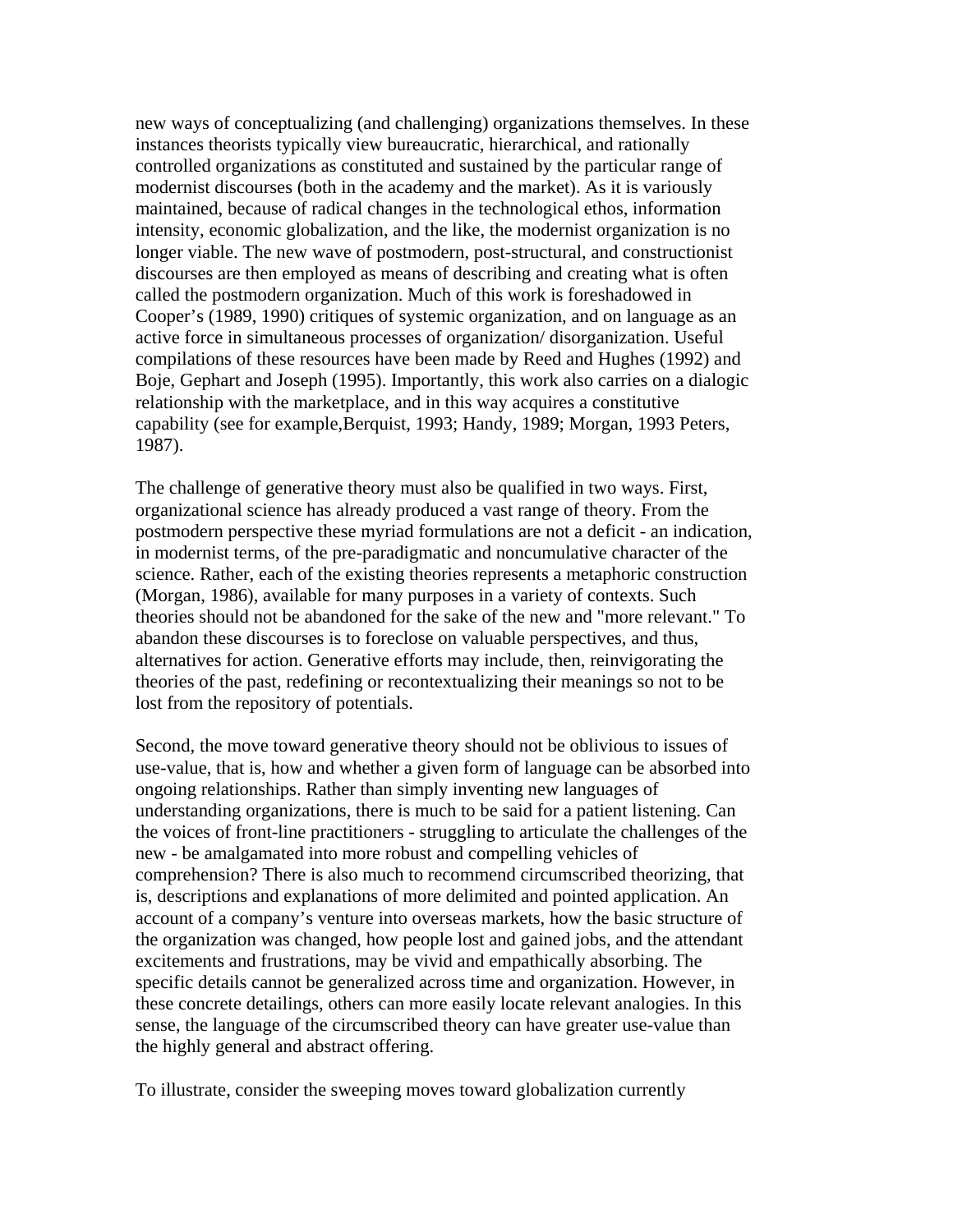occupying the business community (see for example, Bartlett & Ghoshal, 1992; Cooperrider & Pasmore, 1991; Weick & Van Orden, 1990). From the present perspective, organizational science should not strive toward a single best, most rational and empirically grounded theory - a grand or totalizing narrative. Rather, a variety of theoretical perspectives is invited. Views of globalization as a "postfordist model of accumulation" (Albertsen, 1988), or "flexible accumulation" (in Harvey's, 1989, terms), should stand alongside accounts of the global organization as "post-Copernican" (Peters, 1992) in its existence within a network of collectivities. We may also strive toward new forms of articulation, as in the concept of systase (Gebser, 1985). In contrast to the system, the systase is an organization without an absolute center, around which order - as a "patchwork of language pragmatics that vibrate at all times (Lyotard  $&$  Thebaud, 1985: 94) - is continuously being established and threatened. At the same time, these overarching conceptualizations need supplementation by accounts at the more concrete level of action. In pursuing this line of argument Joseph (1994) cites the evolution of a transnational nonprofit organization that went global during the 1970s. By the 1980s it became clear that their universal model of socio-economic cultural development could not be applied across cultures. Needed was a reorganization, whereby each local organization autonomously pursued its own model of development. As a result the organization developed a remarkable competency to function as an international network of locally disparate organizations.

Yet, in the end the challenge of constructing new realities is not exhausted through the scholarly and practical actions of the organizational scientist alone. Under welcoming circumstances, organizational actors are fully capable of generating their own theories or "models"- accounts that can be more organically suited to their practices than the vessels of meaning supplied by the organizational scientist. While such local understandings may lack the elegance and sophistication of official theory, in terms of immediate needs they can be more valuable. However, integrating new intelligibilities into organizational life is often a difficult challenge, as illustrated by Astley and Zammuto (1992). Required of the organizational scientist is an expanded range of practices, modes of enhancing generative interchange within the organization and between the organization and the academy. This should also include means of enabling self-reflexive critique of the kind discussed above. In effect, the organizational scientist in this case would not be furnishing a theory, a metaphor, or a narrative, but a means of developing and enriching these resources. Communication in a Multi-National Organization:

#### **An Illustration**

Although we have made reference to a substantial number of inquiries congenial with or deriving from a constructionist/ postmodern perspective on organizational science, it will finally prove useful to explore a single case in which a number of these ideas have together been put into practice. The case will also help to demonstrate the potentials and limitations of the approach in an organizational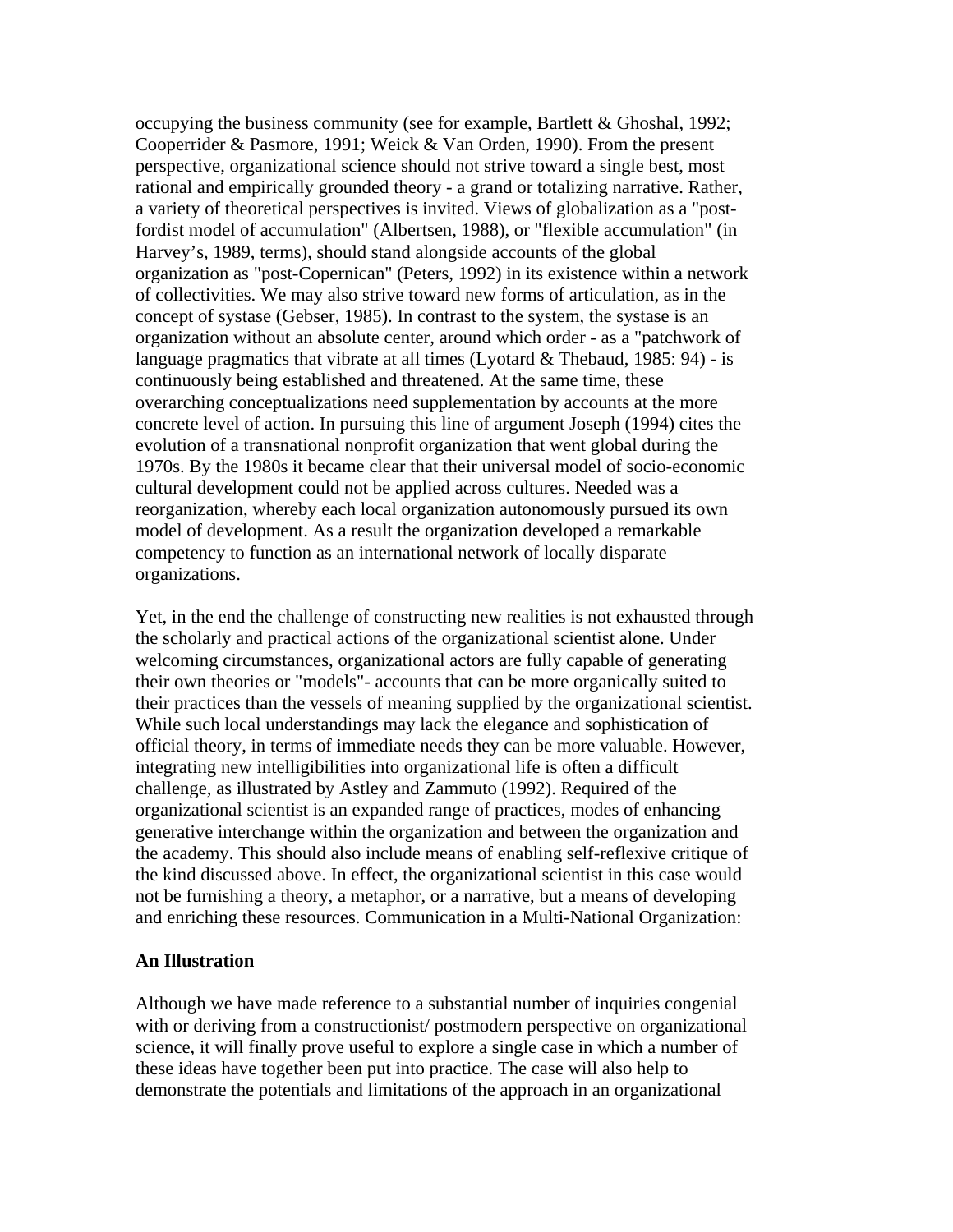setting. The case in point took place in response to a "cry for help" from a large, multi national pharmaceutical company. As upper level executives described the problem, the organization had spread over recent decades into some 50 different countries. Considerable difficulty was now experienced both in communicating and coordinating actions effectively. Individuals across the various functions, and across nations, failed either to understand or appreciate each other's perspectives and decisions. Tensions were especially intense between the parent company and the subsidiaries; each tended to be mistrustful of the other's actions.

From a modernist standpoint, it would be appropriate at this juncture to launch a multifaceted research project attempting to determine precisely the origins of the problem, locating the specific individuals or conditions responsible, and based on the results of such study, to make recommendations for an ameliorative plan of action. From a postmodern constructionist standpoint, however, there are good reasons for rejecting this option. Not only is "the problem" continuing to change while the research and intervention are being carried out, but the very idea that there is a single set of propositions that will accurately reflect the nature of the condition (or its "causal" underpinnings) is grossly misleading. Further, to warrant this interpretation with empirical data (true because there are findings), and to present the interpretation as authoritative (as truth beyond perspective), is to perpetrate a bad faith relationship with the organization. Competing realities are suppressed in the name of a "scientific justification."

Given these and other problems with the modernist orientation, we first established a series of generative dialogues in which we, the consultants, served a collaborative role. Interviewing various managers at various levels of the organization, both in the parent company and subsidiaries, we explored their views on various relationships within the organization. Our attempt was not to locate and define "the problem" with ever increasing accuracy, but to elicit discursive resources that would enable the managers to remove themselves from the daily discourses of relationship and to consider their situation reflexively. The hope was, on the one hand, to loosen the sedimented realities giving rise to "the problem," and to multiply the voices they could speak within their relationships, and thus the range of options for action.

Although these discussions ranged broadly, two forms of questioning were common across all: first, we asked the participants to describe instances in which communication and coordination were highly effective. Drawing from Srivastva and Cooperrider's (1990) work on appreciative inquiry, our hope was first, to deconstruct the common sense of failure ("we have a serious problem"), and second, to secure a set of positive instances that might serve as model practices (sources of reconstruction). However, we also inquired about areas in which the managers felt there were specific problems in communication and coordination. The point here was to tap common constructions of the problematic within the organization, that might be used to generate further dialogues (e.g. a rational for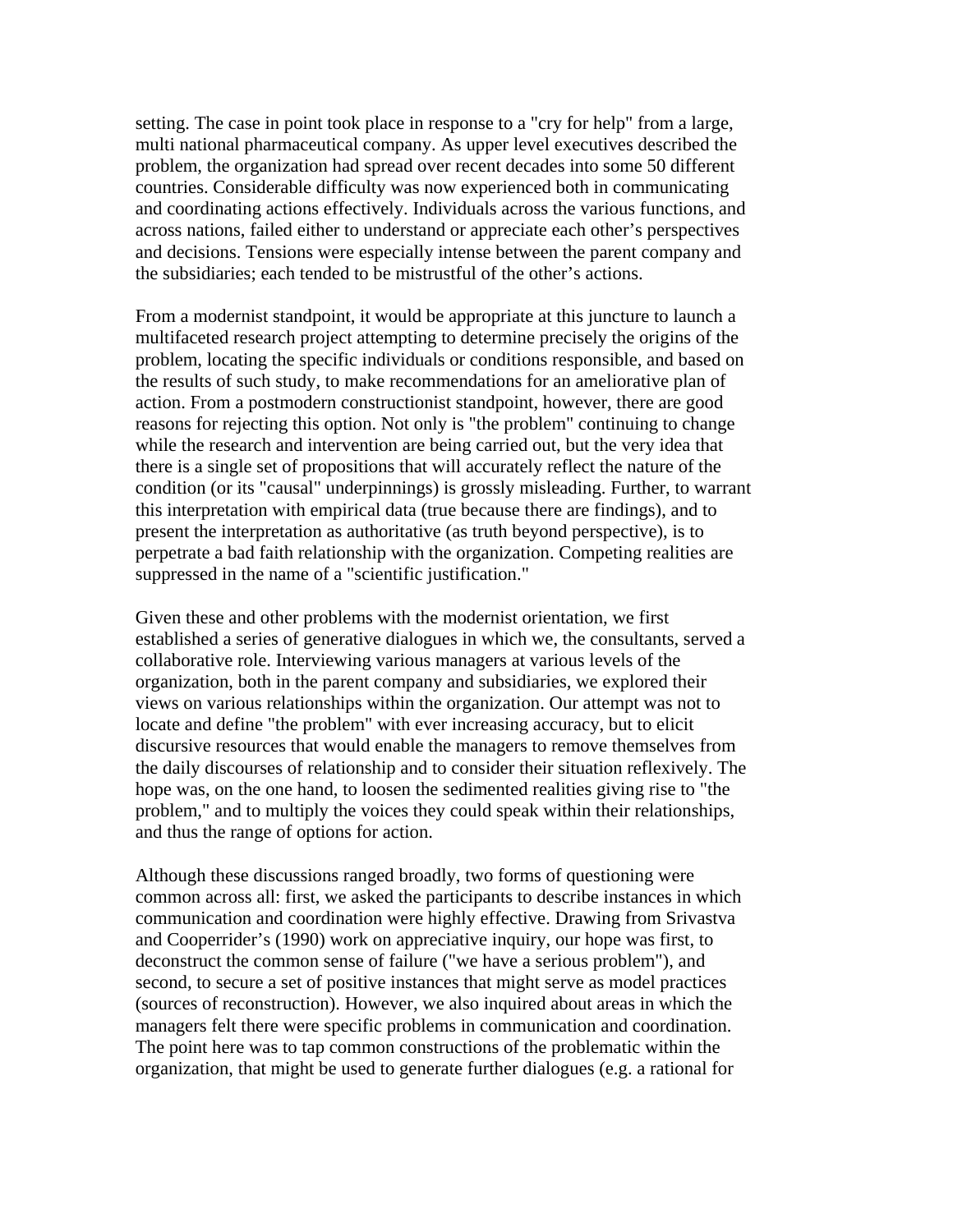#### "we need to talk").

The second phase of the project served to introduce conceptual resources. Given the reasoning developed above, we see theoretical discourse (when properly translated), as having catalytic potential within the field of practice. By introducing new metaphors, narratives, or images new options for action are created. To translate the "sacred" language of the profession into the secular argot, we sent letters to each of the participants summarizing their comments. However, these summaries were set in the context of a set of theoretical departures drawing heavily from postmodern organizational theory. On the one hand, the managers' accounts were used to illustrate shortcomings of the modernist organization - its hierarchies, singular logics, clear separation of boundaries, individualistic views of leadership, and the like. Further, positive cases were often linked to postmodern conceptions of organization, including for example, participatory performance, interactive decision making, reality creation, multi-cultural resources, and coordinating interpretations. In effect, by instantiating a set of concepts and images with ongoing practices from the organization, we hoped that the theoretical resources could be appropriated for conversational use within the organization.

In a third phase we attempted to broaden the conversational space. That is, after securing permission from the various participants, we shared the contents of their interviews with other managers. These documents were circulated broadly in an attempt to 1) enrich the range of conversational resources available to the participants, 2) furnish a range of positive images for future use, 3) provide a range of problems that might invite further discussion, and 4) inject into the discussions a common language drawing from contemporary theorizing in the profession. We cannot ascertain at this juncture whether useful discussions are indeed occurring; further exploration is essential And it would surely be cavalier to suppose that these various moves are sufficient for altering the corporate culture at large. At a minimum, both management training must be instituted and alterations instituted in corporate communication if significant change is to beeffected. However, these various interchanges did propell into action a variety of constructionist assumptions, suggested new forms of organizational practice (technology), and fostered an enrichment in organizational theory - all functioning to invite new and transformative conversations.

#### **Toward Catalytic Conversation**

The present offering has first attempted to isolate an inter-related set of assumptions forming an important basis for traditional organizational science. By locating these assumptions within the historical context of modernism, it was also possible to consider a variety of arguments currently sweeping the academic terrain, arguments usefully viewed as postmodernist. These latter views, while placing modernist presumptions in jeopardy, also offer an alternative vision of organizational science, one that places a major emphasis on processes of social